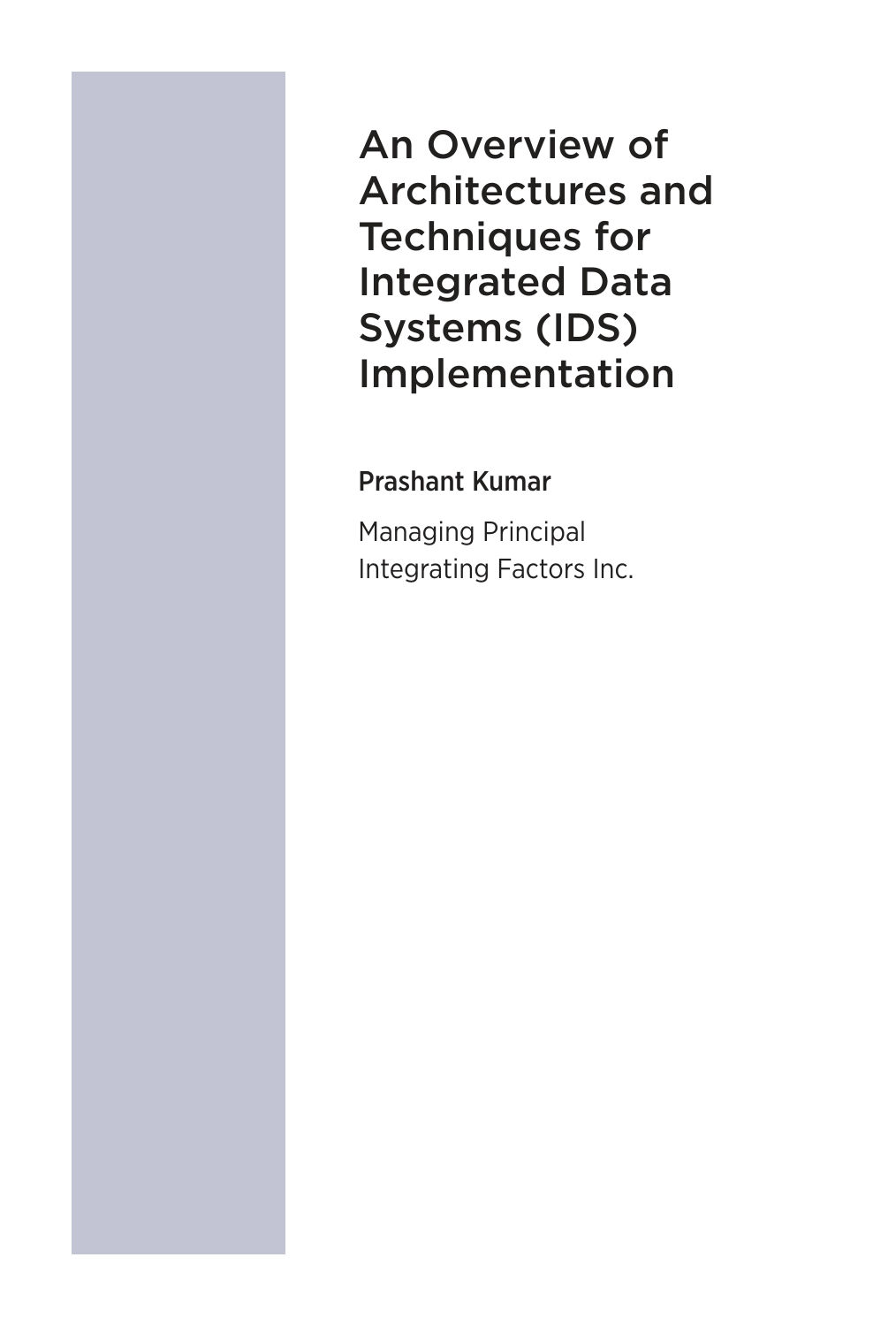# **Contents**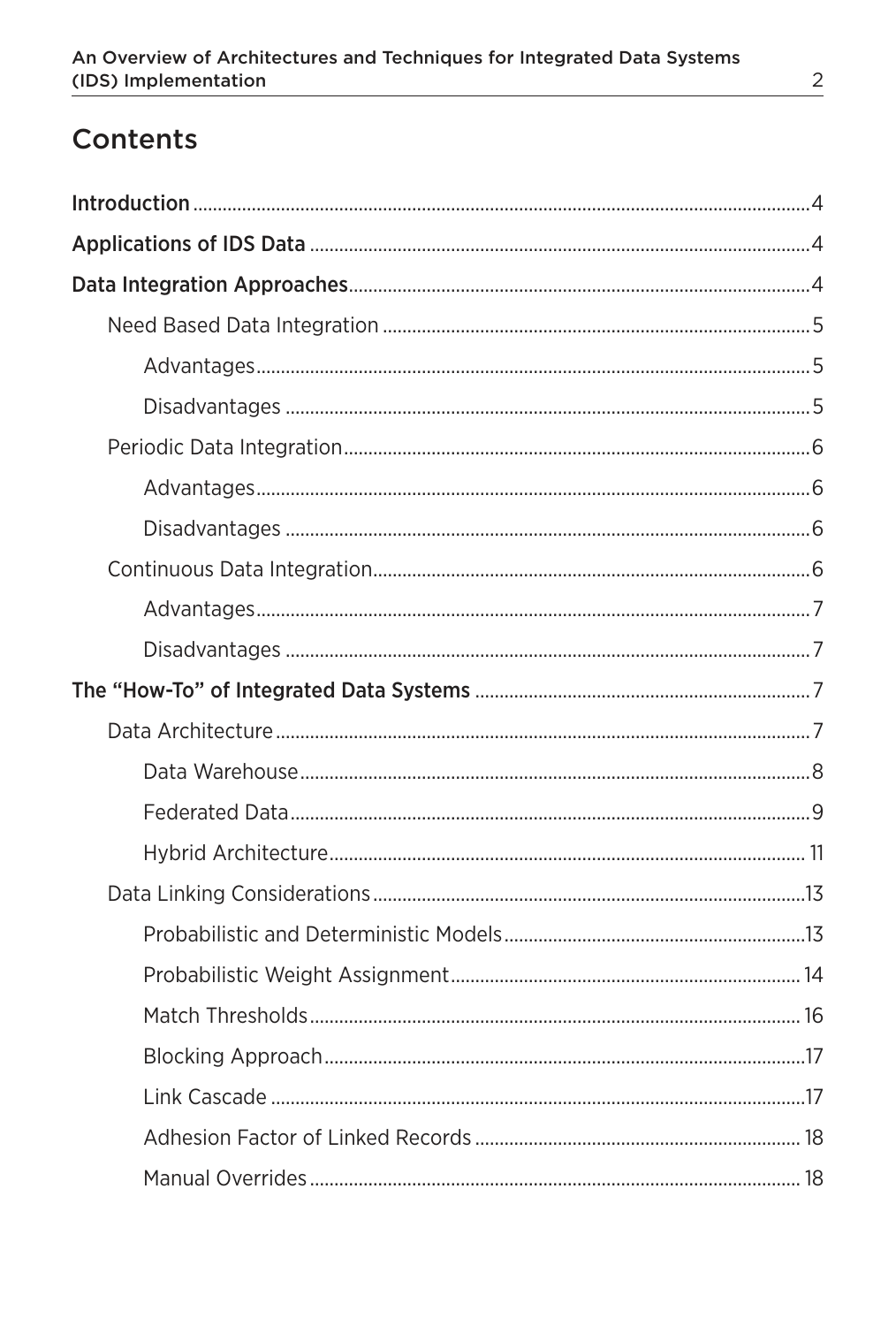#### $\overline{3}$ ACTIONABLE INTELLIGENCE: Policy Reform Through Integrated Data Systems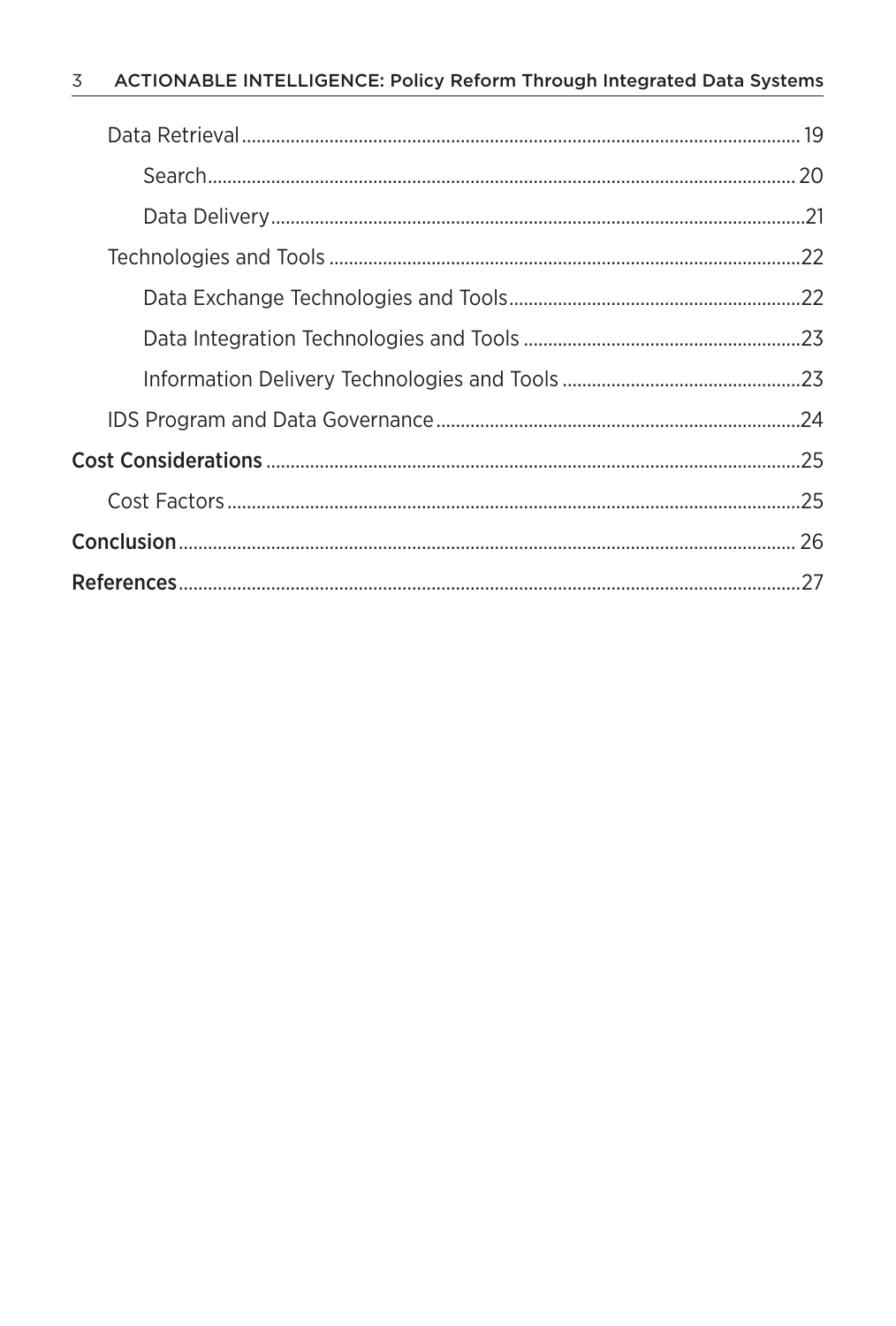# Introduction

Health and Human Service (HHS) enterprises typically have multiple administrative data systems that are either custom built or acquired from third parties and then customized. It is not uncommon for HHS enterprises in larger jurisdictions to implement ten or more administrative data systems for managing diverse programmatic needs such as public welfare programs, homeless services, mental health services, and drug and alcohol abuse services.

There are a number of reasons for this. First, in the health and human services world, data systems are typically built around programmatic requirements and funded through program-oriented funding streams. As new programs are developed and expanded, program funds are utilized to develop or modernize the supporting information systems. Therefore, to some extent, the application portfolio of the HHS enterprise reflects the evolution and development of its programs.

Second, it would be difficult to build a single large data system that can incorporate the myriad administrative requirements of various programs. The functional and regulatory requirements of multiple programs would be challenging for a single system to support. Once built, these monolithic data systems would be even harder to maintain in the face of changing regulatory requirements and agency policies and practices.

Thus, the preferred and practical approach has been to develop data systems that address the needs of a single program or a set of related programs.

#### There are, however, important consequences of this approach, notably:

• While the program-centric emphasis of the data systems allows the operational, fiscal, and regulatory requirements to be well supported, it can cause the data systems to fall short in supporting the informational needs of the caseworkers and providers. Caseworkers and service providers typically have a problem-solving focus that requires them to comprehensively identify, assess, and mitigate risks. The information provided by the programmatic data systems is generally agency- or program-specific and doesn't provide a comprehensive view to aid the caseworkers in assessing risk, identifying care gaps, and planning and delivering services in coordination with other agencies.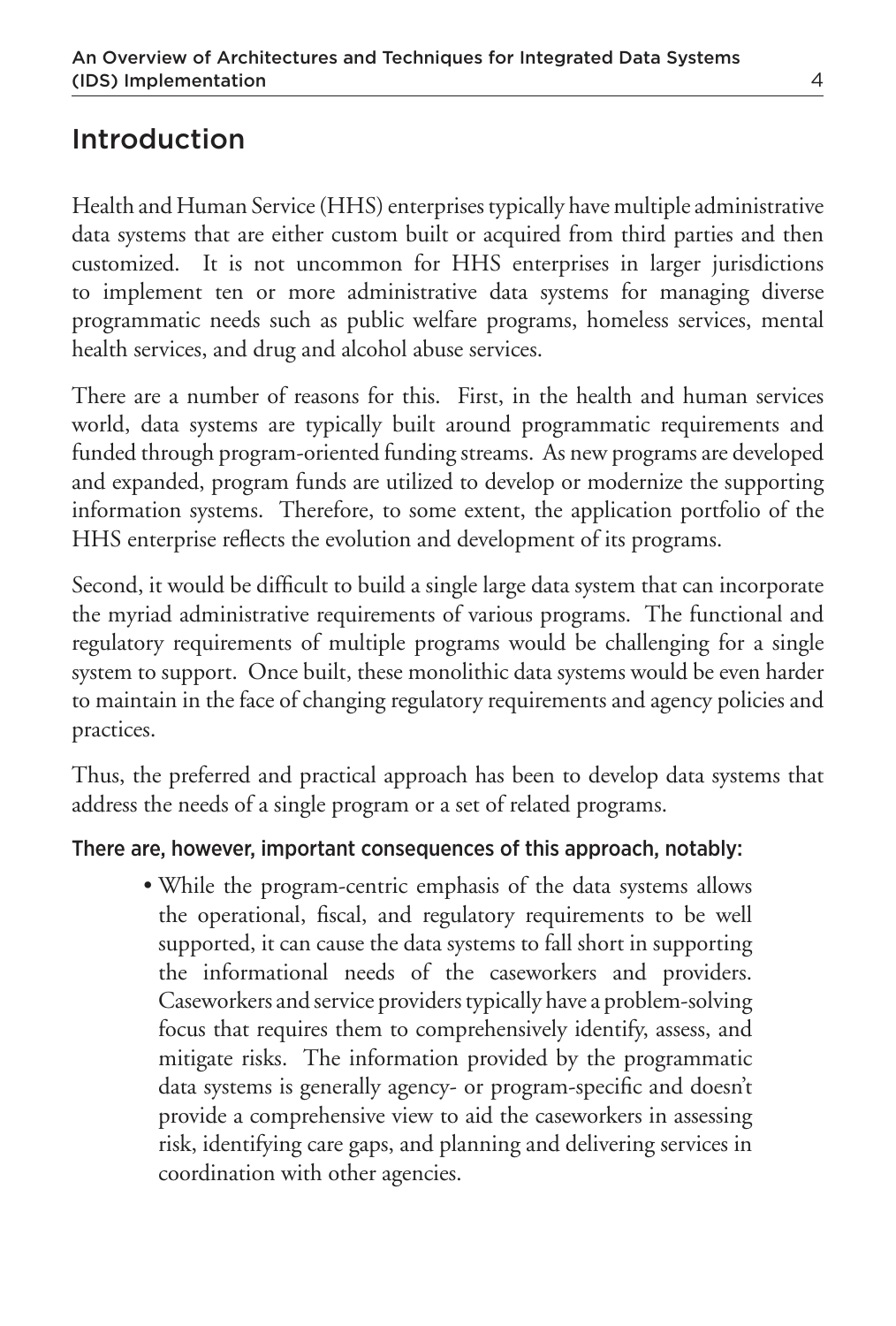• The program-centric emphasis of the data systems makes it more difficult for policy makers and senior management to gain insights for policy-level decision-making. The lack of an end-to-end view makes it harder to understand the chain of consequences that leads to specific positive or negative outcomes, making it harder to identify and assess policy options.

Clearly, HHS enterprises must achieve a balance between the operational and administrative requirements of the program and the informational requirements of the problem-solving audience. An integrated data platform that collects administrative data from program-centric data systems, links them together by matching data about individuals and families across service systems, and makes an integrated data view available for use by the problem-solving audience is a viable approach to achieving that balance.

This paper begins with a discussion of potential applications of linked administrative data in policy-level and in case-level decision-making. It then presents the primary data integration approaches and options that are available to the HHS enterprises based on today's technologies and know-how. The paper also addresses the data architecture options and business process implications of embarking on a data integration program.

# Applications of IDS Data

#### The following are the typical applications IDS population-level data:

- •Policy Analysis: Gaining insights into client populations and service patterns to identify new policy initiatives.
- Target Population Identification and Stratification: Using crossagency service and outcome patterns to identify new targeting approaches, refine intervention strategies, and develop differential treatment protocols.
- •Utilization Analysis: Analyzing cross-agency service utilization patterns to optimally allocate scarce programmatic and fiscal resources.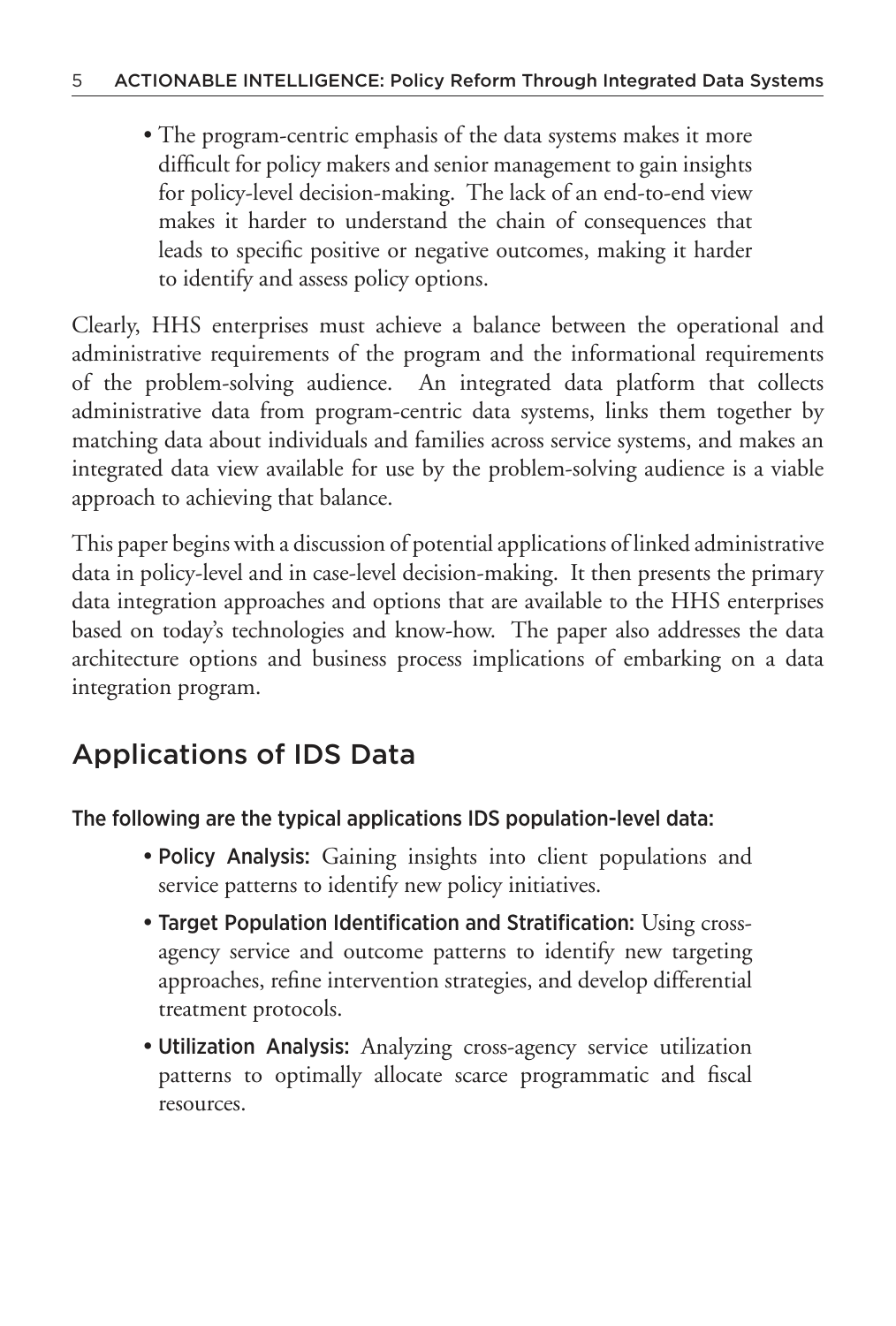The following are some examples of how IDS client-level data can be used by human services professionals:

- Assessment: Using cross-agency data on past assessments, interventions, and their outcomes to develop deeper insights into the dynamics of a case; identifying the events and risk factors that have contributed to current outcomes and assessing the effectiveness of potential interventions in the future.
- Service Coordination: Using cross-agency data about current and planned services to identify care gaps and overlaps; coordinating the planning and delivery of services with peer agencies to minimize the care gaps and overlaps; sequencing the delivery of services to maximize the odds of positive outcomes.
- Cross-Agency Alerts: Identifying client's touch points with other agencies to notify them of significant events: For instance, public welfare system notifying child protective services of a change in the family composition of a currently active case; corrections system sending release notification to the public welfare system for client's Medicaid eligibility to be re-established, etc.

# Data Integration Approaches

Health and Human Service (HHS) enterprises have long recognized the need to share data across program and agency boundaries. Data integration efforts ranging from basic need-based data matching to fully-automated real-time data sharing have been undertaken through the years. In this section, we will examine the three primary integration approaches in practice today.

- Need Based Data Integration
- Periodic Data Integration
- •Continuous Data Integration

Most real-world implementations do not fit neatly in one of the above categories but rather are hybrids of more than one. Nevertheless, understanding the attributes of each approach is essential to understanding the available solution options.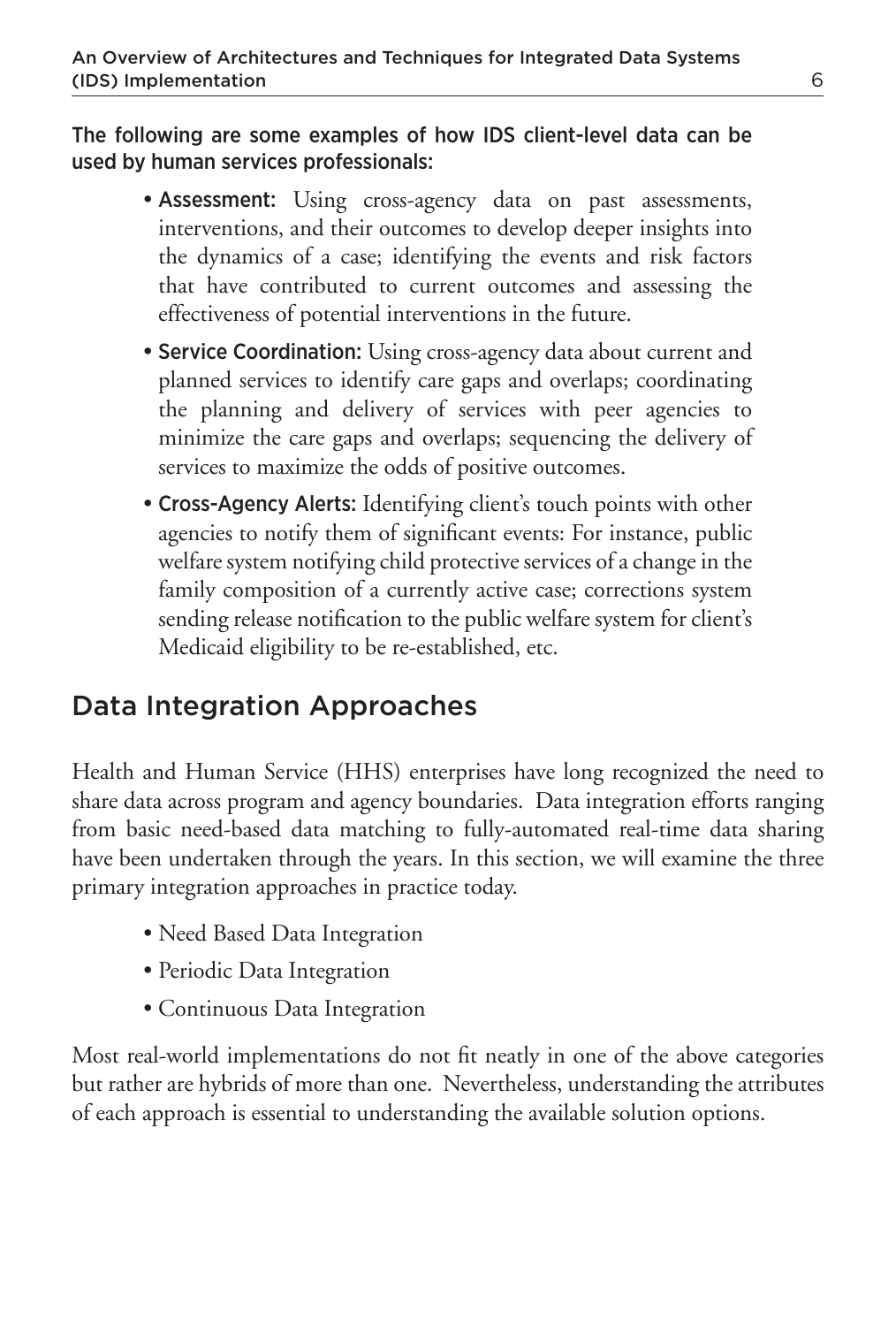### NEED BASED DATA INTEGRATION

Today, because of the systems separation, most cross-agency or cross-program data analysis efforts require manual sharing of administrative data. Analysts begin by identifying the administrative datasets that can be utilized to address a particular business or analytic need at hand. Once the required datasets have been identified, and the necessary programmatic and legal approvals obtained, data is collected, organized, and prepared for analysis.

The key element of this approach is that the data matching effort is undertaken to address a specific business or analytic need, and the data preparation tasks such as data profiling, cleansing, transformation, matching, and linking are performed in the context of the particular business problem or analytic need. For example, a child welfare agency wanting to better assess the needs of its aging out population may be interested in information about living arrangements of its past clients. For this particular analytic need, the agency may want to match its client datasets with those of the homeless system.

### Advantages

- The approach is effective in instilling a culture of cross-agency data sharing and coordination.
- It helps establish the governance structure and processes prior to embarking on more ambitious programs.
- It helps ascertain the data availability and quality levels at peer organizations.
- Benefits can accrue much more quickly as compared to the other approaches requiring complex technological implementations.

#### Disadvantages

- Each data analysis effort is treated as a one-off project requiring its own legal review and approval. Depending upon the type of data being shared, the programmatic and legal review process can take anywhere from a few days to several months.
- Although the experience gained by the data analysis staff speeds up the data preparation process over time, the lack of a repeatable and automated process requires a considerable amount of time to be spent on preparing the data.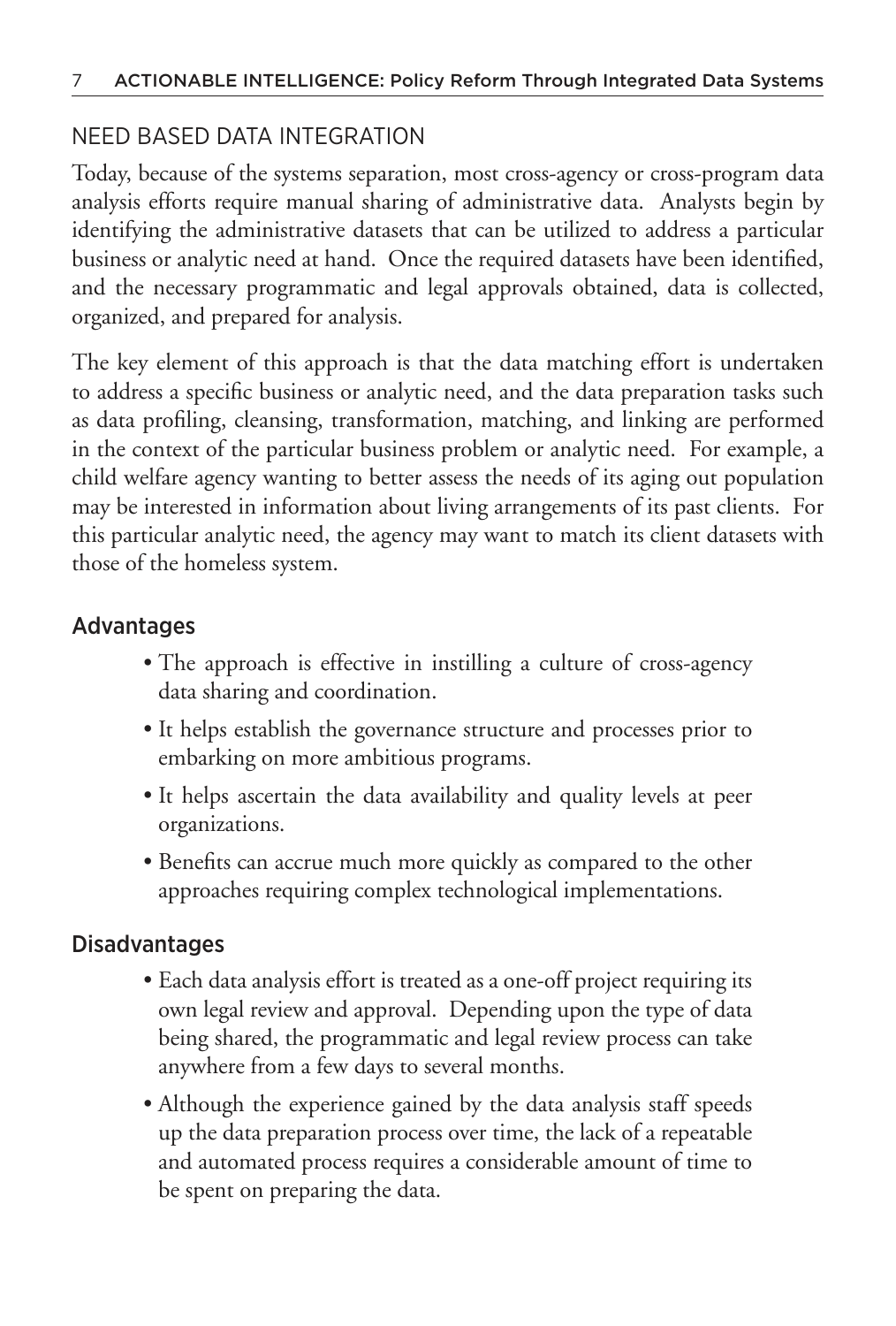- Because the manual data matching efforts are treated as one-off tasks, necessary processes and controls to ensure confidentiality of data are often inadequate.
- This approach can't be used as a reliable data sharing mechanism for case-level work. Without a data system to broker the crossagency data exchange, the processes for client confidentiality related legal requirements would be prohibitively complex and expensive to implement.

### PERIODIC DATA INTEGRATION

With the Periodic Data Integration approach, HHS enterprises implement a process of collecting, cleansing, organizing, and storing data at pre-determined frequencies such as monthly, quarterly, or annually. Unlike the Need Based Data Integration approach in which cross-agency data matching is carried out after a particular analytic need has been identified, Periodic Data Integration seeks to pre-integrate data for a class of business problems or analytic needs.

With this approach, participating organizations develop data sharing agreements to formalize their data sharing relationships. A data sharing agreement is a formal contract that identifies specific data categories to be shared, the obligations of the participating organizations regarding the purpose for which data can be used, the frequency with which data will be made available, client confidentiality requirements, data security requirements, etc.

### Advantages

- The availability of pre-integrated data greatly reduces the data preparation time and decreases the cycle time for analytical work. Specifically, programmatic and legal reviews can be expedited and often are not necessary if the data sharing agreement is carefully developed to include broad classes of analysis for which the data can be used.
- Unlike the need-based data sharing approach, the periodic approach emphasizes streamlining of processes and system automation, allowing the data sharing program to mature with improved processes for data quality management, confidentiality management, service level management, etc.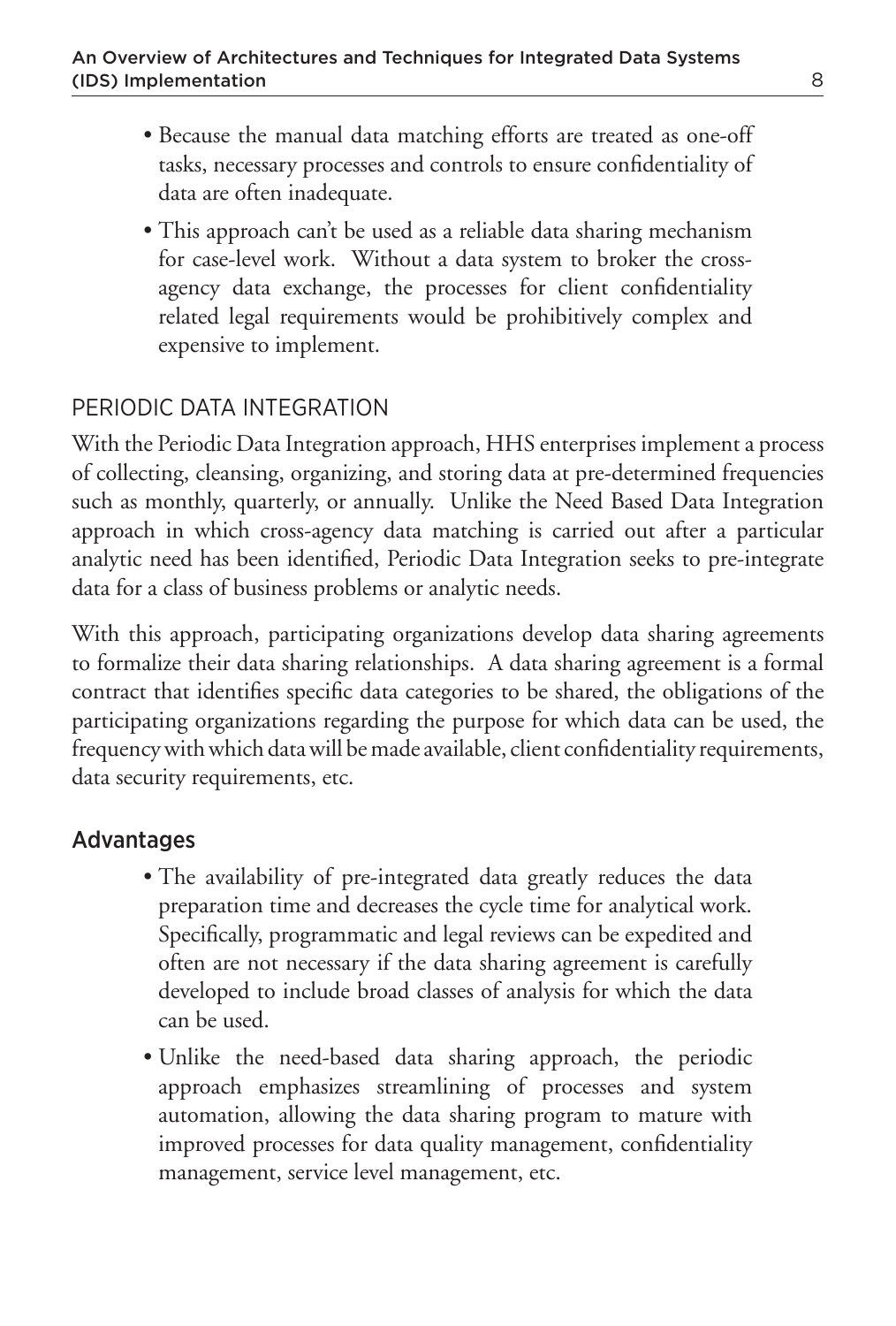• In contrast to the Continuous Data Integration approach described later in this section, this approach allows a window for data reconciliation and reasonability testing before the data is released for analysis.

### Disadvantages

- Due to the inherent latency of the periodic data integration process, this approach may not be appropriate as a data sharing solution for case-level work that typically requires near real-time data.
- This approach must address the complexities of implementing broad data security measures for its data repositories including access roles, data usage, regulatory requirements, etc.

### CONTINUOUS DATA INTEGRATION

With the Continuous Data Integration approach, participating organizations develop a shared information source that is continuously kept current with the administrative systems. Unlike Periodic Data Integration, in which large datasets are brought together at regular intervals, Continuous Data Integration involves immediate posting and constant mirroring of administrative data in the shared data repositories. The key advantage of the Continuous Integration approach is that it makes integrated data available not only for research and policy purposes but also for casework and operational planning purposes.

Continuous Data Integration must also address certain complexities that result from the real-time processes. In particular, unlike Periodic Integration, there is no batch window available to complete data quality checks, source to target data reconciliations, and other quality control functions. Thus, the data quality checks and measurements must be implemented as pre-defined business rules.

Further, because data is brought into the shared information repositories while it may still be volatile, the IDS must recognize and process any changes when they occur. For example, if an incorrect social security number is entered for a client at a source agency and is then corrected a few hours later, the associated impact on data matching or linking must be determined and corrected through an automated process. Such complexities do not exist in Periodic Integration that primarily deals with non-volatile data.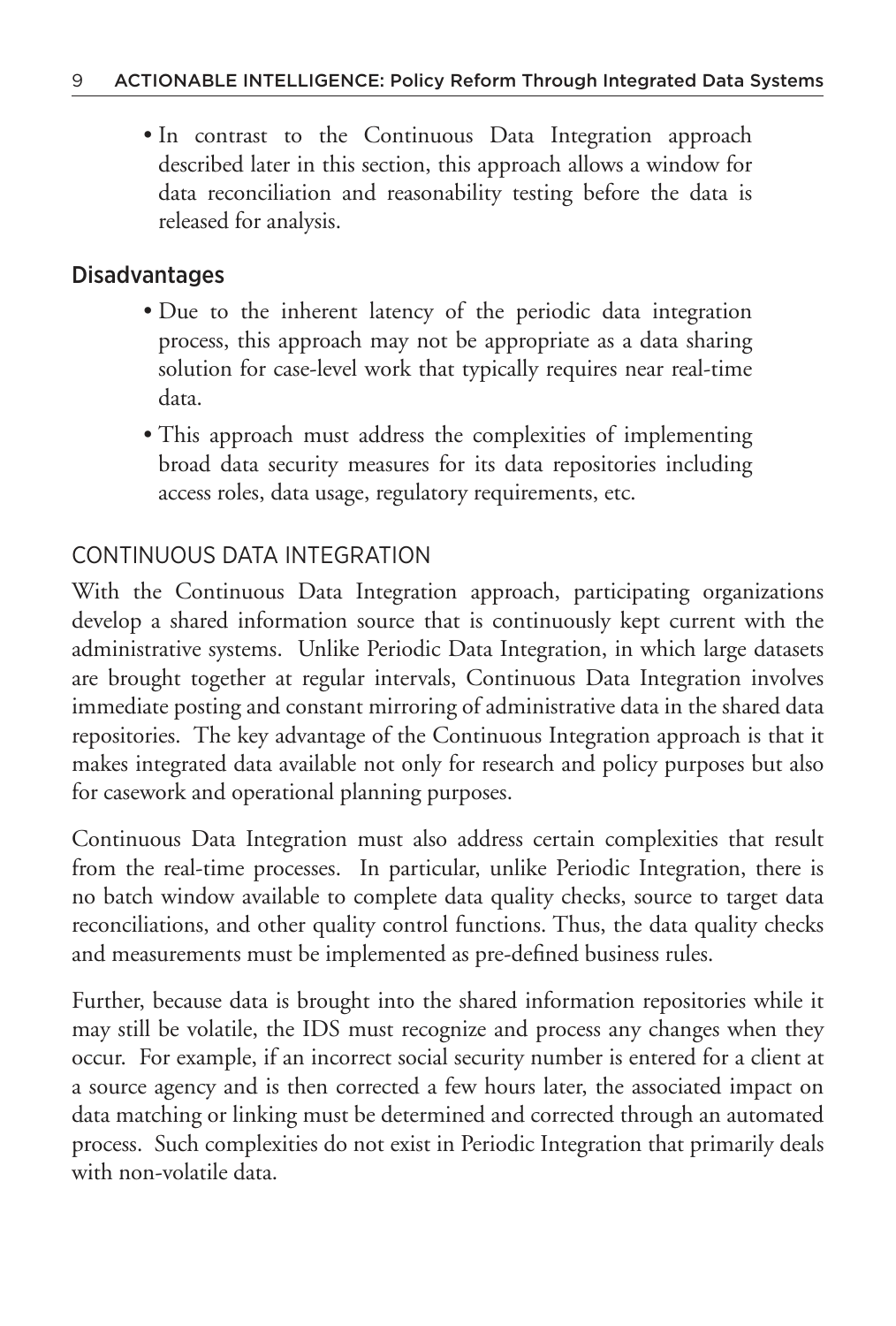### Advantages

- •Data is current and can be used for case-level work.
- Like the periodic approach, Continuous Data Integration allows data to be pre-integrated, shortening the data analysis time. Shorter cycle time for data analysis allows the analytical process to be iterative.

### Disadvantages

- The additional functional complexity and data management requirements lead to higher systems development and maintenance costs and longer system implementation time.
- If the scope of the IDS includes support for client-level work, there will be additional complexities of business processes for client consents, waivers, court orders, and the necessary administrative and legal reviews.
- A single integrated database increases the impact of any security breach that may occur.

# The "How-To" of Integrated Data Systems

IDS deployments require a number of design and implementation issues to be addressed, such as where integrated data would be stored, how data would be moved from the administrative data sources to the destination database, what methods would be used to match and link data about clients and service providers across data systems, what technologies would be used to deliver data to the decision makers, etc. In this section we will discuss the methods, design patterns, options, and techniques available to successfully implement an IDS. Specifically, we will address:

- •Data Architecture
- •Data Matching and Linking
- Data Retrieval/Delivery
- Data Security
- Technologies and Tools
- Data Governance Process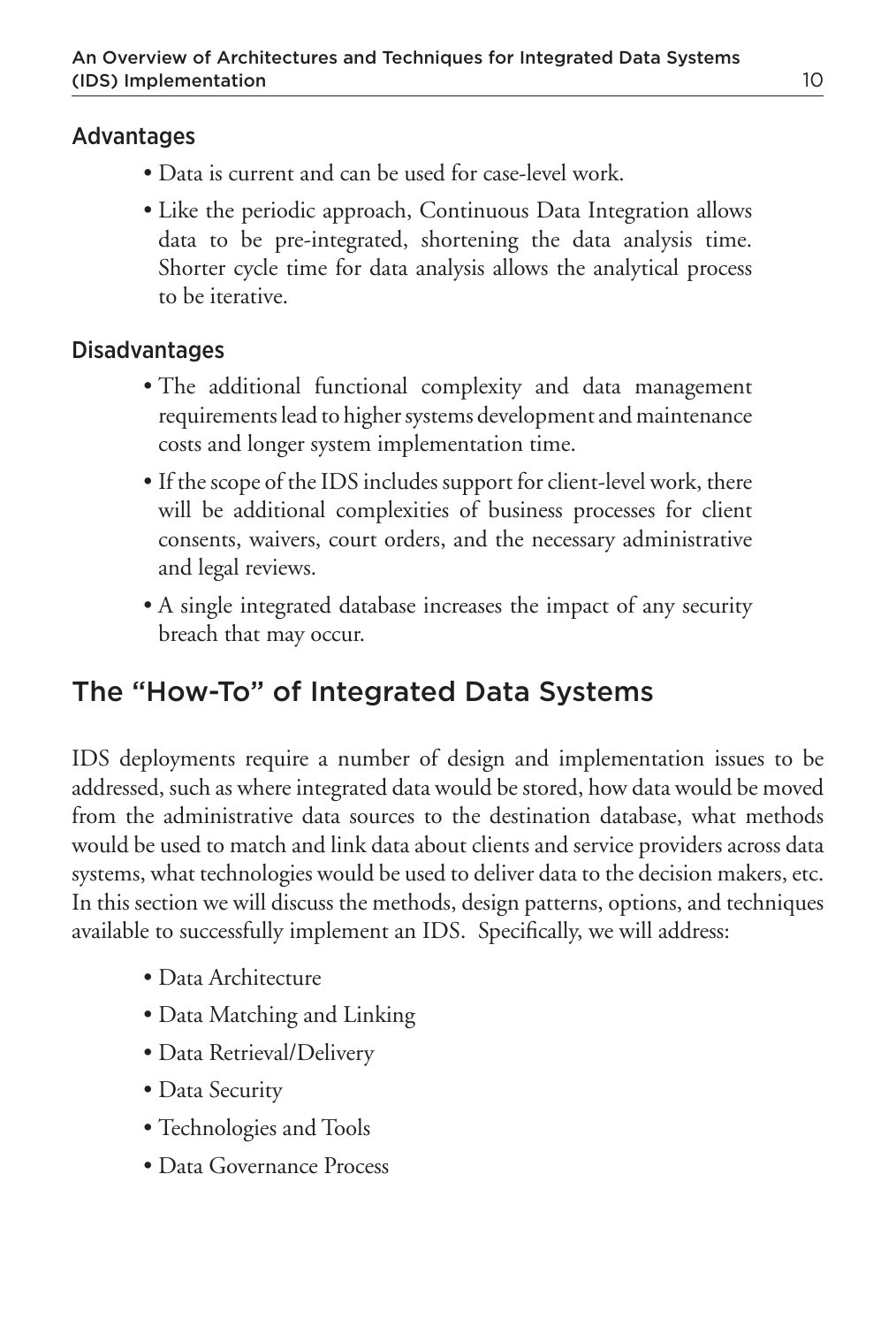### DATA ARCHITECTURE

Depending upon factors such as intended use of the IDS (policy and/or case-level work), the complexities of legal requirements associated with data being shared, the type of data being shared (client identifying data, service history data, unstructured data such as case notes and documents), a number of data architecture choices are available including:

- •Data Warehouse
- •Federated Data
- •Hybrid Approach

### Data Warehouse

Transactional systems such as the administrative data systems in HHS enterprises are designed to maintain integrity of the database transactions and avoid "update anomalies" caused by duplication of data. In the design process of a transactional system, the logical data modeling process step ensures that data structures are "normalized." In other words, duplication of data is avoided by storing each data element in only one place. Data normalization is achieved by storing "keys" to fragments of data that are stored in one place and referenced from related fragments. By avoiding the update anomalies, data normalization allows the transactional systems, such as the HHS administrative data systems, to maintain data and transaction integrity. The design of the transactional systems doesn't directly lend itself to delivering holistic client information because data is fragmented across multiple systems, databases, and data structures.

Data warehouses can be used as the means to bring client data together to directly support the needs of decision makers. A data warehouse collects data from multiple administrative systems, links them together, and stores them in a centralized repository. The centralized repository utilizes specialized data structures that are optimized to directly support the informational needs of the decision-makers. The specialized data structures typically include a set of "Star Schema" that utilize highly de-normalized dimensional data' to quickly answer complex queries of the business decision-makers.

A number of IDS implementations have successfully used data warehouses for policy analysis and research.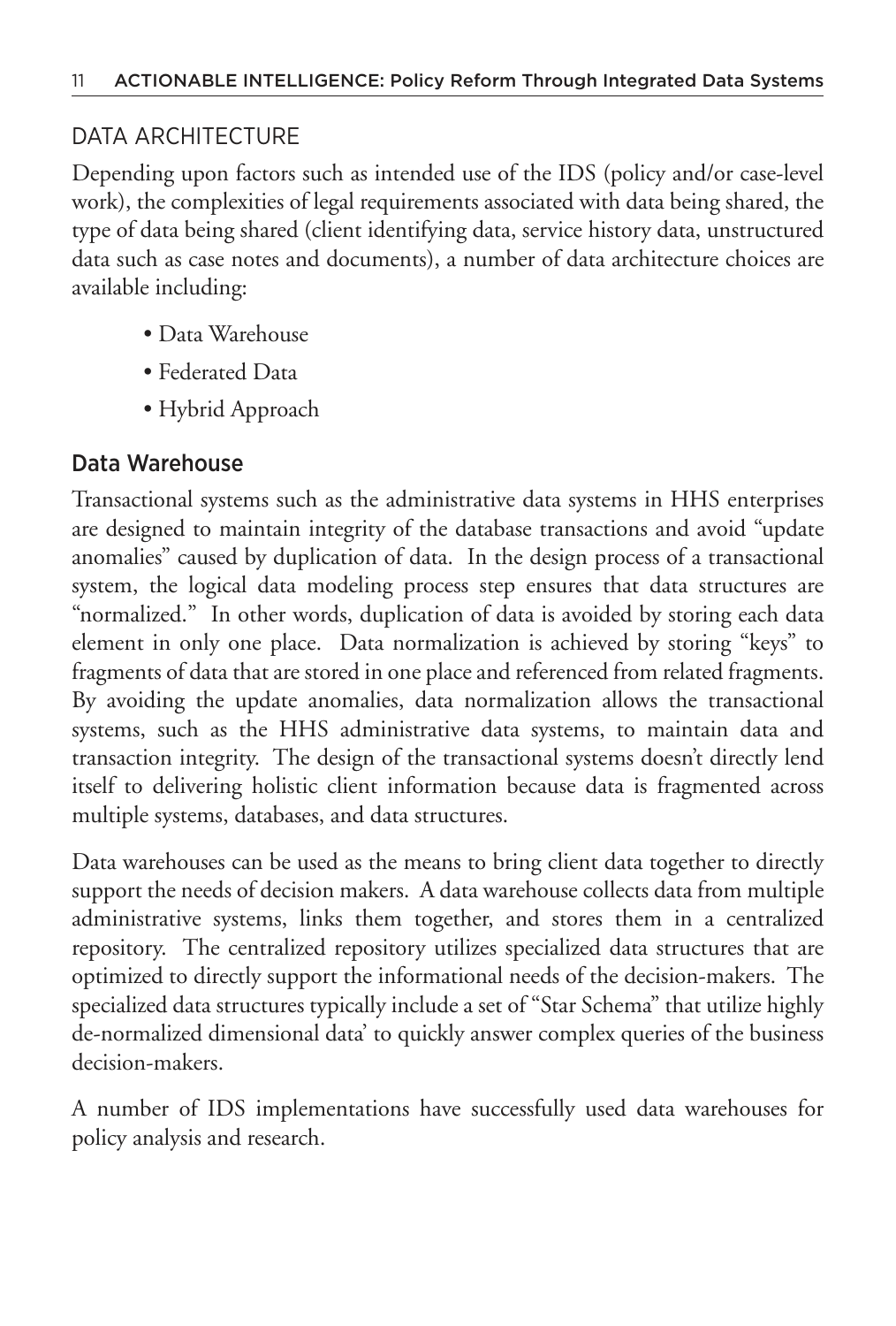#### FIGURE 1: IDS Data Warehouse - From Program Context to Client Context



As shown in Figure 1, while the distinct administrative data systems store client data in a functional or administrative context, the IDS data warehouse integrates client data across functional areas into entities such as Client, Family, Care Episode, and Service Plan. In addition, the IDS data warehouse would retain historical data and maintain consistent cross-agency reference data about service provider organizations, types and names of services, and types of outcomes. These characteristics of the data warehouse, combined with its reporting and analysis capabilities, make it an attractive design option to support policy analysis and research.

The design of IDS data warehouses requires judicious trade-offs. IDS data warehouses must be designed to support broad classes of analytical work, not just a specific analytic need. This presents a design challenge–too broad a scope for the data warehouse would require large amounts of programmatic data to be brought in, resulting in a large and difficult-to-maintain database. On the other hand, too narrow a scope can be constraining for policy analysis and research work. Achieving the right balance between the two extremes is a critical success factor for IDS data warehouse implementations.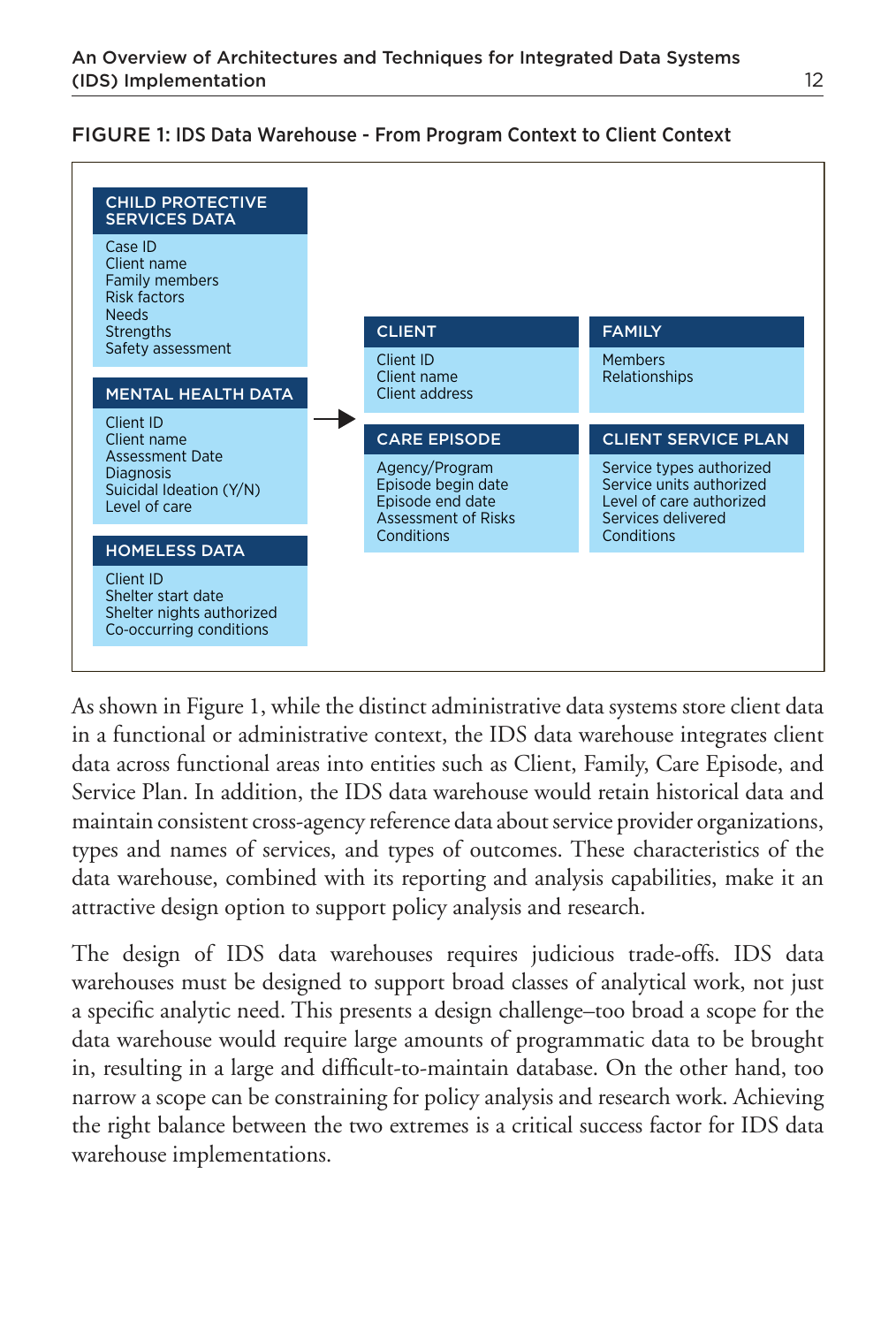### Federated Data

Federated data architecture allows data stored in the transactional data systems, such as HHS administrative data systems, to be dynamically extracted, linked, and presented to the user. This approach obviates the need to store all of the data in a shared database. Instead, federated data systems use specialized software to "expose" data in the transactional data systems to the authorized users or computer programs directly. When a user submits a data request, the federated data system decomposes the user's query into a set of queries and dispatches them to the transactional data systems. The data returned by the transactional data systems is linked and delivered to the requesting user or computer program.

Federated systems maintain one or more cross-agency indexes in order to accurately decompose a user request into a set of transaction system queries. For example, a cross-agency client index might include identifying attributes such as name, SSN, and date of birth, along with the system identifiers for each administrative system that has information about the client.

In figure 2 below, the Cross-Agency Client Index is being used to identify the administrative data systems and the primary keys for the client data within those systems.



#### FIGURE 2: Using Cross-Agency Client Index to Decompose a User Query in a Federated Data System

In the above example, once the administrative data systems and the associated client locators have been identified, queries are constructed for individual administrative data systems and dispatched to them. The mechanism used for dispatching the query may be one of the following: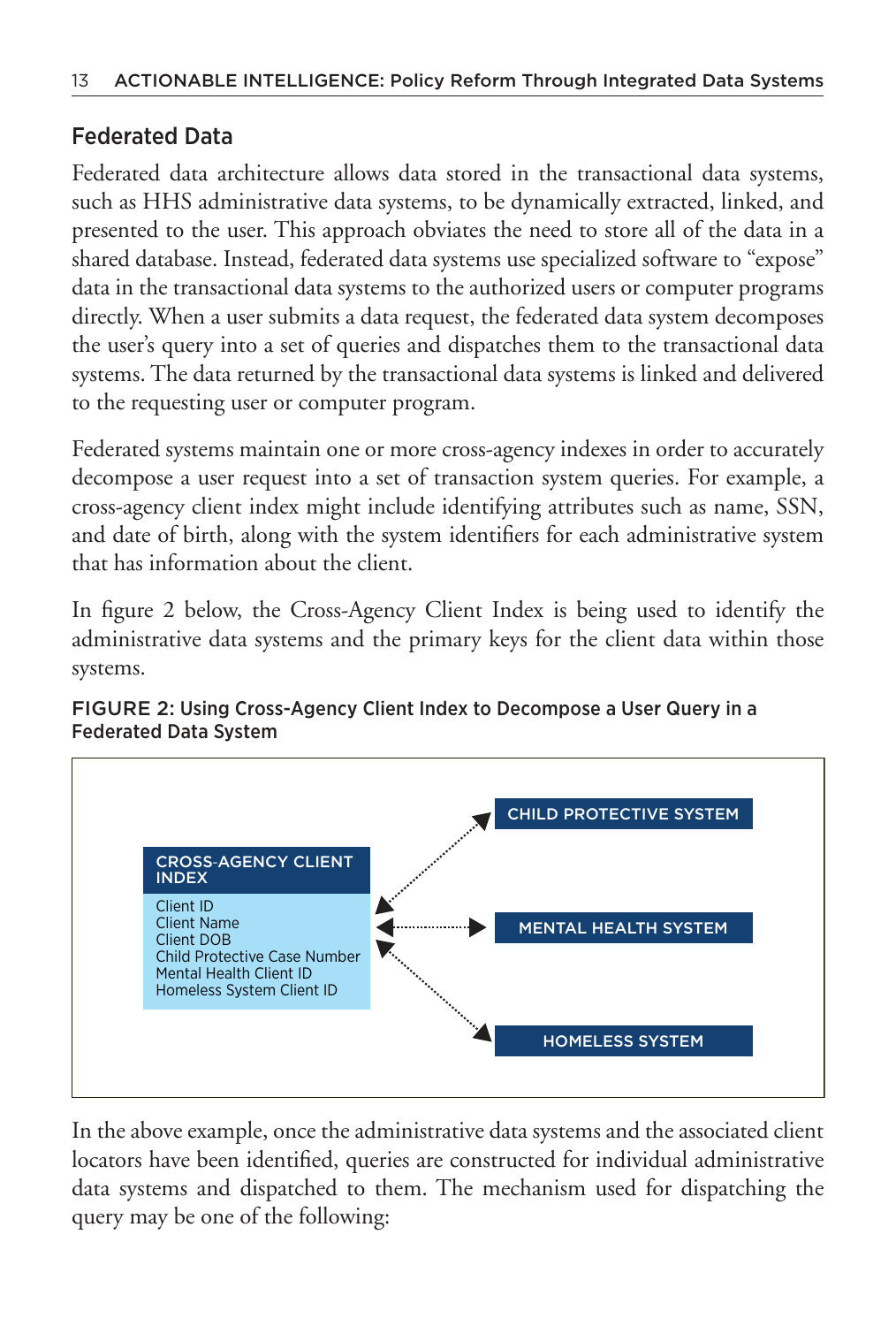- For administrative data systems that have been built using serviceoriented architecture (SOA), a published web services-based interface may be available. SOA interfaces are based on open standards and support the exchange of data contained in XML documents over a commonly available protocol such as HTTP.
- For legacy data systems that do not have a published interface, one may need to be built using the Enterprise Application Integration (EAI) approach. In contrast to the SOA approach, which enables interoperability and data exchange using fine-grained web services, the EAI approach utilizes "adapters" that wrap legacy system functionality as software interfaces. The IDS software can use the EAI interface to acquire data from the legacy systems and make it available to calling applications.
- For legacy data systems that can't support EAI adapters, other approaches, such as terminal emulation, may be viable options although they are not as reliable as other options.

There are a number of factors that make the federated data approach an attractive option for making integrated data available for case-level decision-making purposes, notably:

• Because the majority of the client data in the federated approach stays in the programmatic data systems, the legal requirements related to management and disclosure of sensitive client data can be more directly enforced. For example, when a child welfare case results in adoption, requiring that the pre- and post-adoption data about the child be separated by all data systems, the federated approach would automatically meet the requirement without any specialized processing. In other words, a query sent to the child welfare system through the federated data interface would not return any pre-adoption information. In contrast, supporting this legal requirement with the data warehouse approach would require the enforcement of adoption related business rules within the data warehouse in order to separate the pre- and post-adoption data.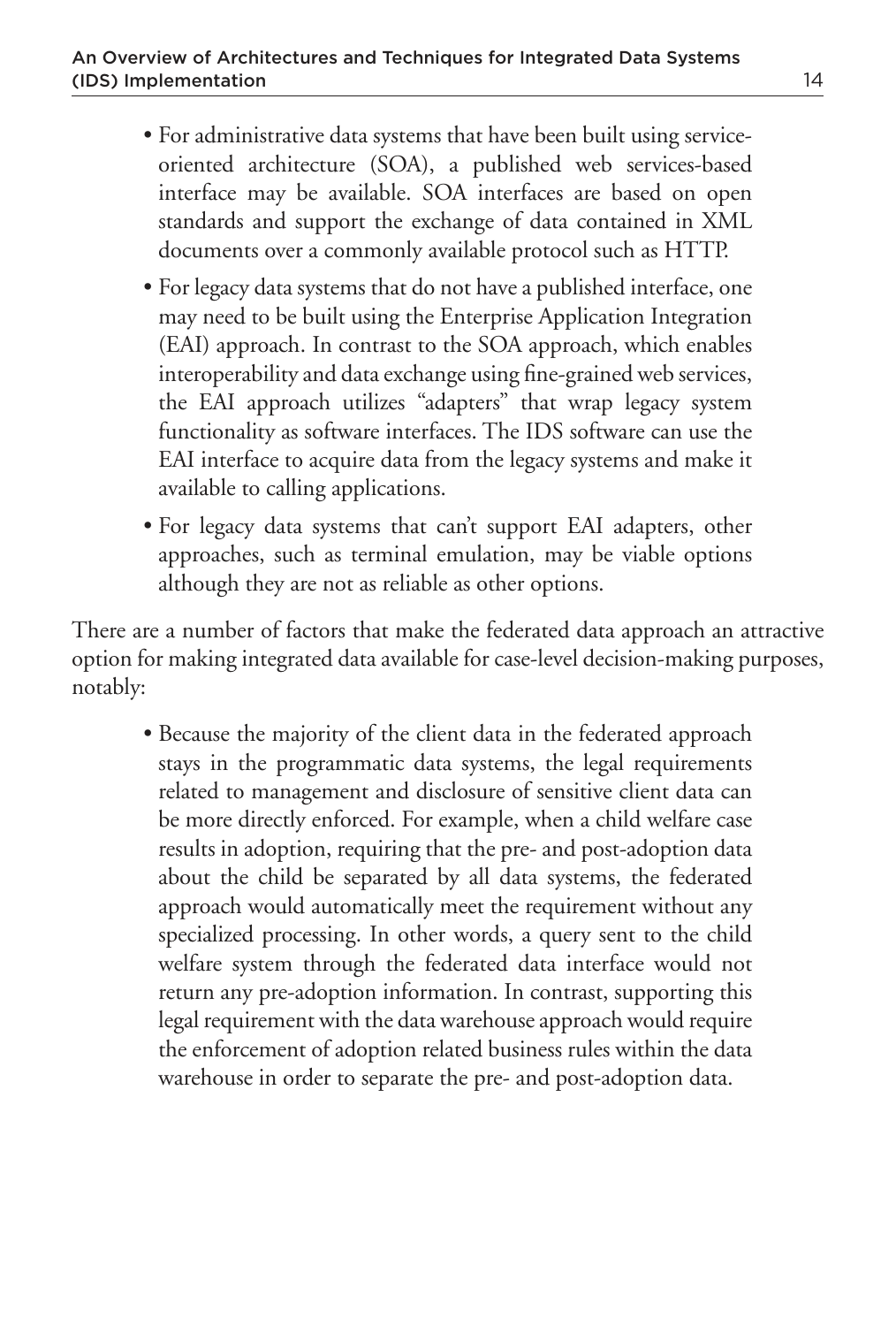• With the federated approach, client data from the different administrative systems can be delivered to the user in an appropriate programmatic context and vernacular. This is achieved by presenting client data from different agencies side-by-side using agency-specific terminology. This is harder to achieve with the data warehouse approach that stores data using generalized data structures and terminology.

There are also some disadvantages of the federated approach, particularly:

- Because the federated approach relies on obtaining data from the administrative data sources "on demand," any outages in one or more source system would prevent client data from those systems to be presented to the users.
- Policy and research related data analysis tasks require integrated data to be stored in a repository. Federated architecture, therefore, can't be used to support large scale data matching and analysis for policy and research purposes.

### Hybrid Architecture

Hybrid architectures that combine the architectural approaches described earlier are also feasible. For example, as shown in Figure 3, a federated architecture is being used to enable cross-agency data exchange for case management purposes while a cross-agency data warehouse is being used to meet the policy and research related needs.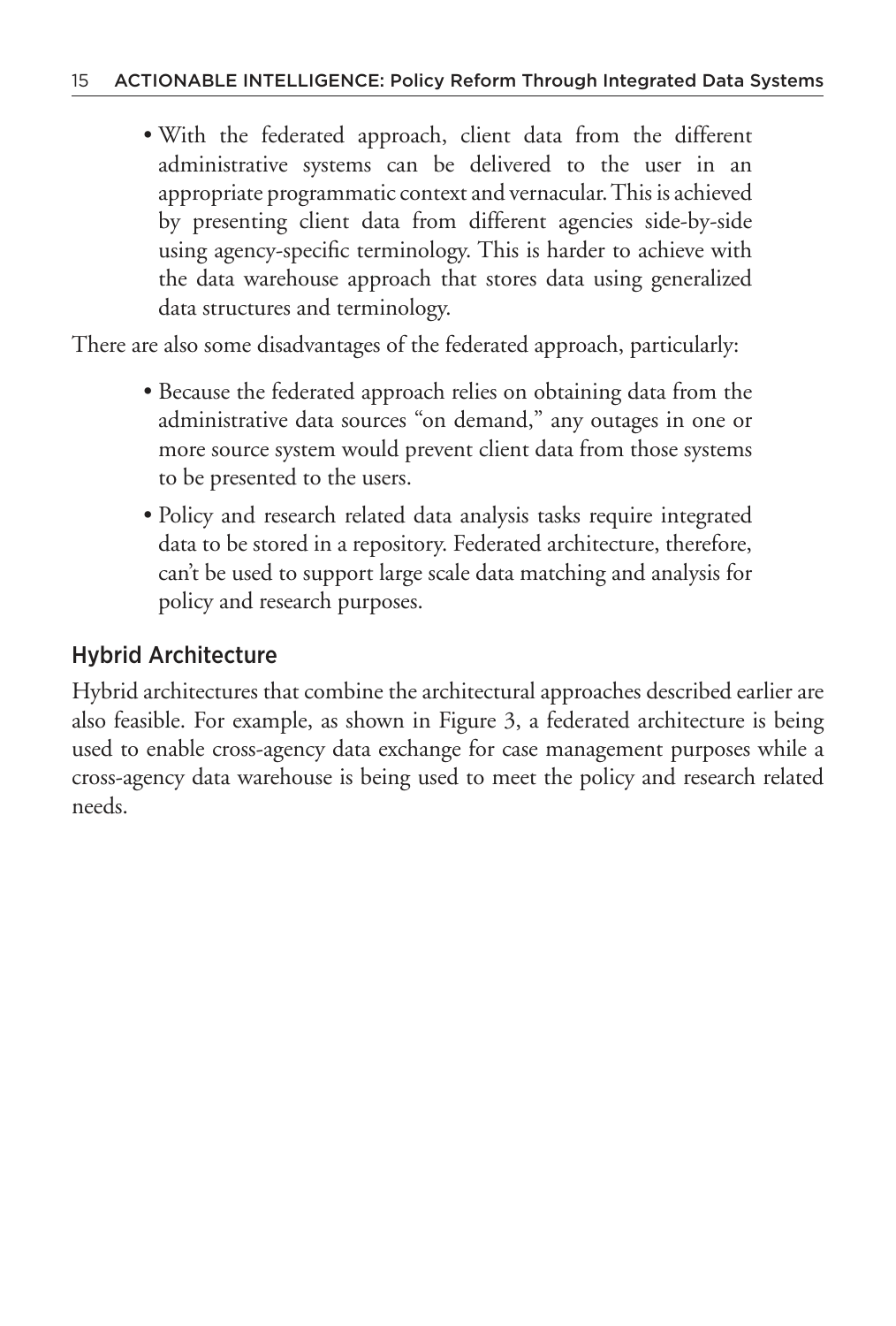FIGURE 3: A Hybrid Approach—Federated Data Strategy for Case Management and Data Warehouse Integration for Policy and Population Analytics

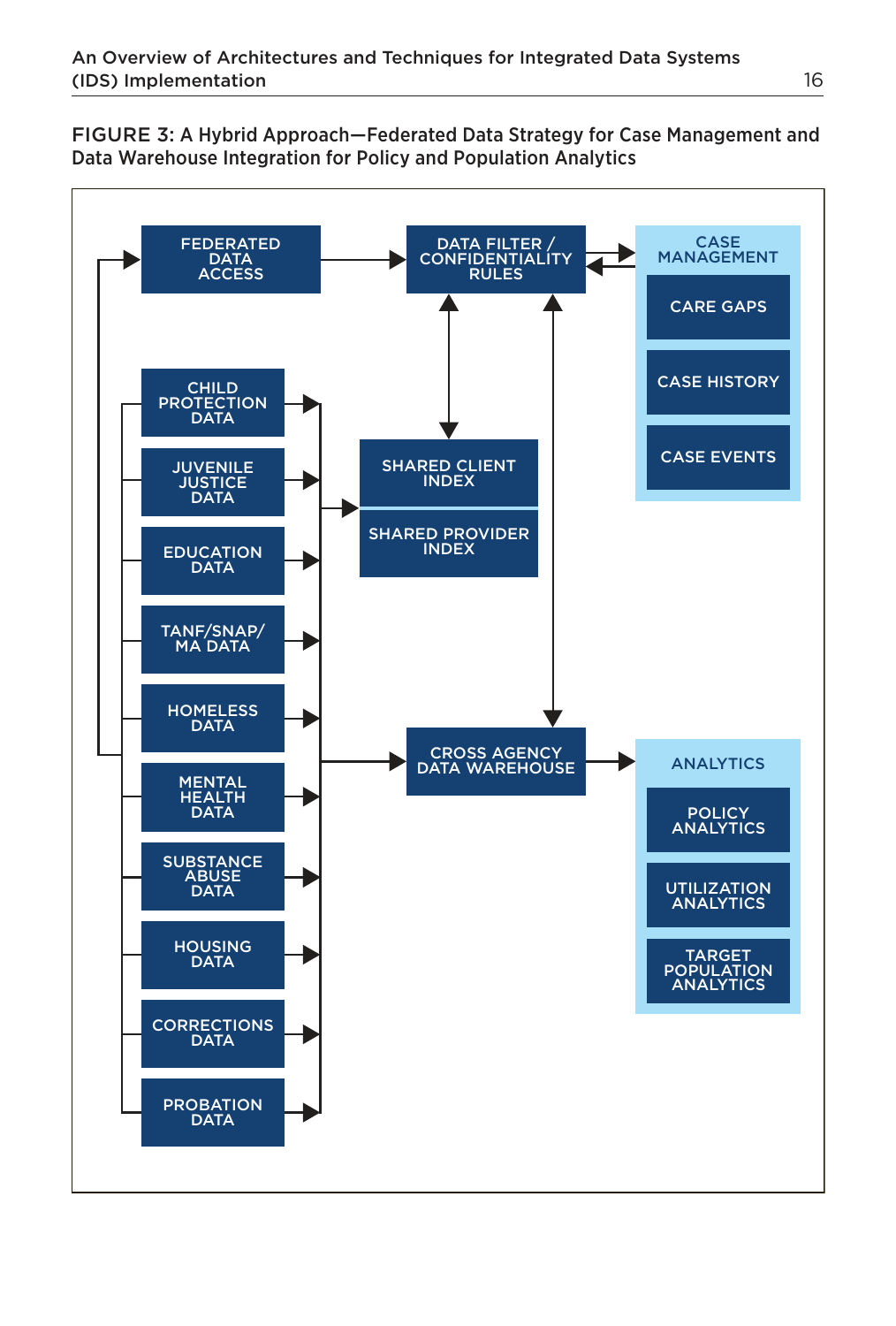### DATA LINKING CONSIDERATIONS

Much of the benefit of IDS depends upon the effectiveness of matching of client data across disparate administrative data systems. While each data system may have the necessary client data to create a client record internally, it may not have sufficient information about clients to uniquely identify matching client records at other agencies and data systems. Some of the reasons for the lack of sufficient client identifying data include:

- Agencies have different policies about what constitutes sufficient identifying information. A child protection agency might insist upon properly verified social security number, date of birth, current and prior names and addresses while a homeless outreach agency may only able to collect the first and last names of its clients.
- Data is often collected at times of individual and family stress. This impacts the data collection process and ultimately, the quality of client data.
- Systems are often designed with less than sufficient emphasis on usability and worker productivity causing delays and errors in data entry.

Due to the above constraints, the IDS data matching processes have utilized mathematical models to match client records across data systems. These models have been used with much success for over several decades in a wide range of applications including census data matching, highway safety analysis, etc. Using these techniques for IDS typically involves the following considerations:

- a. Model type deterministic or probabilistic
- b. Weight Assignment
- c. Match thresholds
- d. Blocking approaches
- e. Link cascades
- f. Adhesion factor of linked records

### Probabilistic and Deterministic Models

The process of matching client records across programmatic areas relies on resolving identities of individuals based upon identifying attributes such as name, address, date of birth, and social security number. As discussed above, because administrative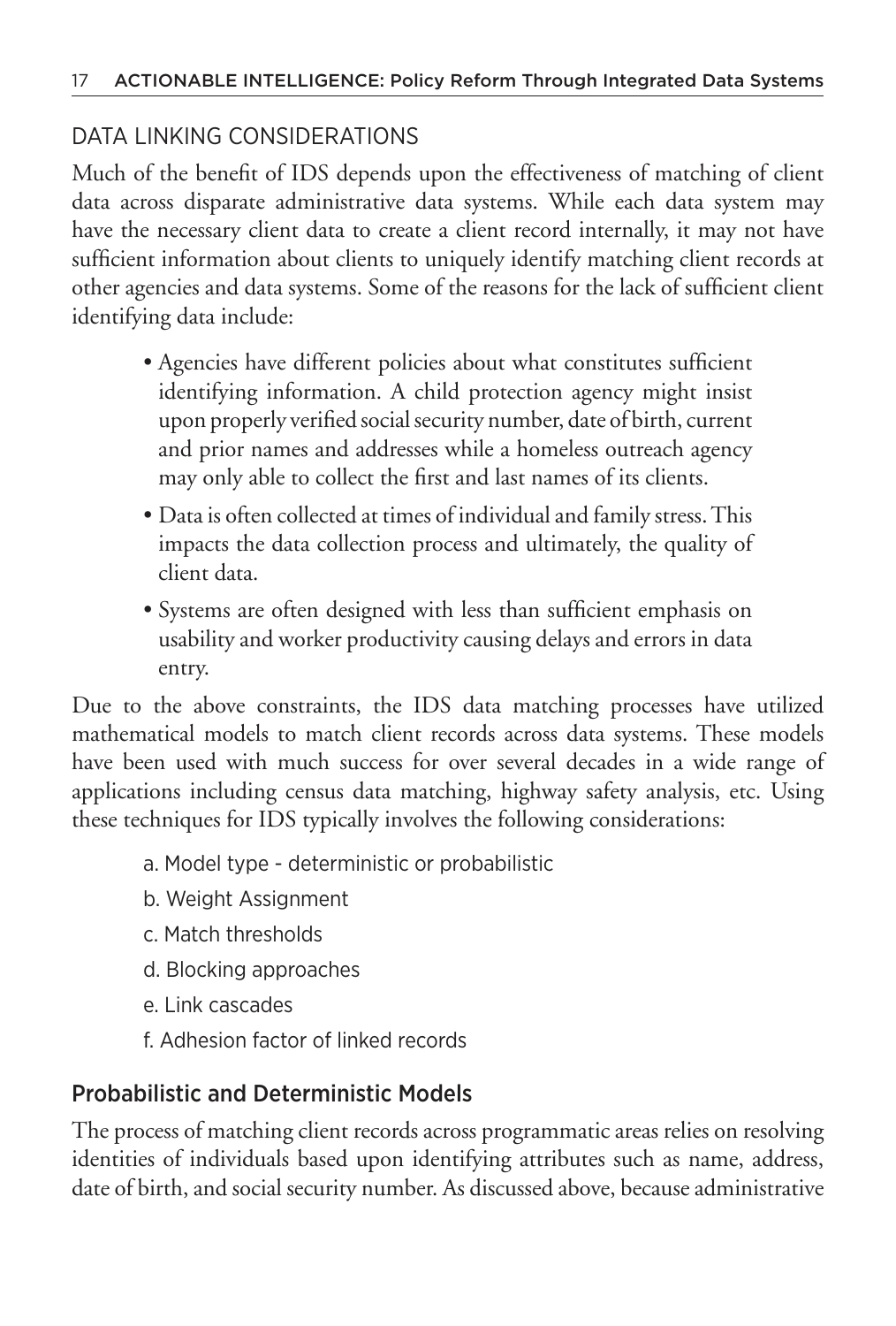data systems often have missing or erroneous data, an individual's identity might not be reliably resolved by requiring that identifying attributes agree in their entirety. Instead, statistical techniques such as deterministic and probabilistic matching employ a variety of ways to compare identifying attributes to determine the "likelihood" of a match. The likelihood is computed as a match score by assigning points, or weights, for agreements and disagreements between the attribute values depending upon the relative power of the identifying attributes in distinguishing client records.

Once a match score has been computed, records above a predefined upper threshold are considered "links" whereas those below a pre-defined lower threshold are considered "non-links". Records with a match score between the lower and upper thresholds are considered "possible links" requiring clerical determination.

While both deterministic and probabilistic approaches follow the general approach described above, the key distinction between the two approaches lies in the methodology chosen to assign weights and linkage thresholds. The deterministic approach sets agreement weights and linkage thresholds outside of and prior to the linking process, possibly drawing upon past experiences and data matching projects. The probabilistic approach, on the other hand the weights and thresholds based entirely on the data sets at hand. Probabilistic models also scale the weights up or down depending upon the relative frequency of an attribute value. For example, an unusual last name is deemed to have greater identity resolution power than a last name that is common and, thus, is assigned a higher weight.

There are advantages and disadvantages of either approach. In most situations, probabilistic matching can provide more accurate matching but it may make it harder to explain why a match occurred or didn't occur. It is also possible to take a hybrid approach that includes elements of both approaches.

### Probabilistic Weight Assignment

Fellegi and Sunter built upon the approach initially suggested by Newcombe and provided the mathematical foundation to identify the "linkage rule" (weight assignments and thresholds) for probabilistic matching. The rest of this section involves a more detailed discussion of the equations and ideas that support this kind of matching. Readers who are more interested in a general discussion may wish to skip ahead to the next section entitled "Match Threshold."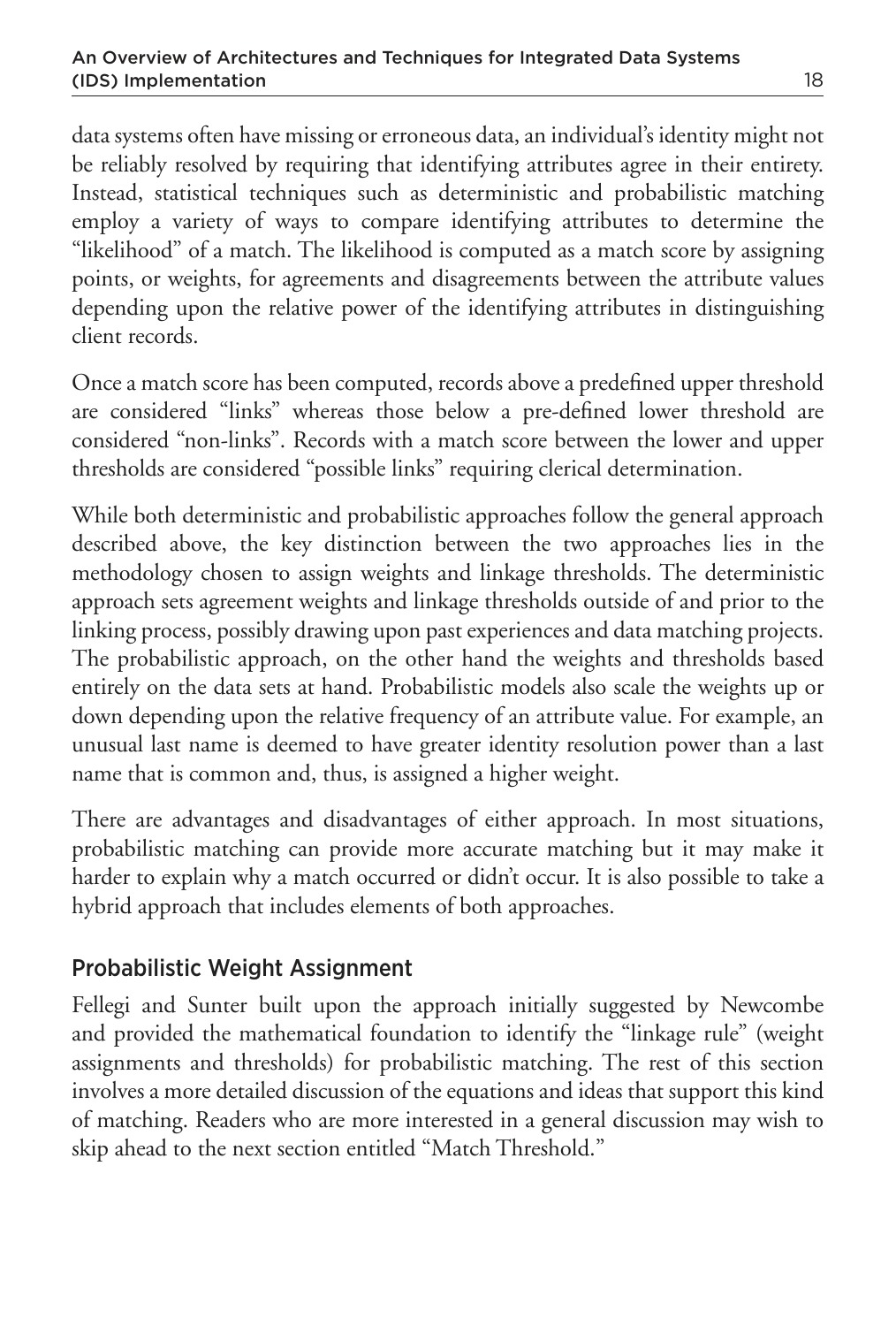#### The key ideas of this approach are as follows:

- A probabilistic model of record matching includes a set of data element level comparisons, called a "comparison vector", in order to segregate the records into a matched set M and an unmatched set U. Generally speaking, a "comparison vector" can be an arbitrary set of comparisons such that it yields a "Likelihood Ratio (R)" of a match as follows:
	- $R =$ Probability of comparison holding true in the matched set M Probability of comparison holding true in the unmatched set U

Or, using formal notation for conditional probability:

$$
R = \frac{P\ (comparison \mid M)}{P\ (comparison \mid U)}
$$

For example, if last name and Social Security Number (SSN) are used for matching, the likelihood ration can be computed as:

$$
R = \frac{P \ (agreement\_SSN \ & LASTNAME \mid M)}{P \ (agreement\_SSN \ & LASTNAME \mid U)}
$$

In this example, if the agreement on SSN and agreement on Last Name are considered conditionally independent (which is a reasonable assumption in this case), the likelihood ratio can then be expressed in terms of marginal probabilities:

$$
R = \frac{P \ (agreement\_SSN \mid M)}{P \ (agreement\_SSN \mid U)} + \frac{P \ (agree\_LASTNAME \mid M)}{P \ (agree\_LASTNAME \mid U)}
$$

The equation can be represented more succinctly by using symbols to represent the conditional probabilities for the matched and unmatched sets. Let *m* and *u* represent the conditional probabilities of agreement for the matched and unmatched sets respectively, the equation then becomes:

$$
R = \frac{m (SSN)}{u (SSN)} + \frac{m (LASTNAME)}{u (LASTNAME)}
$$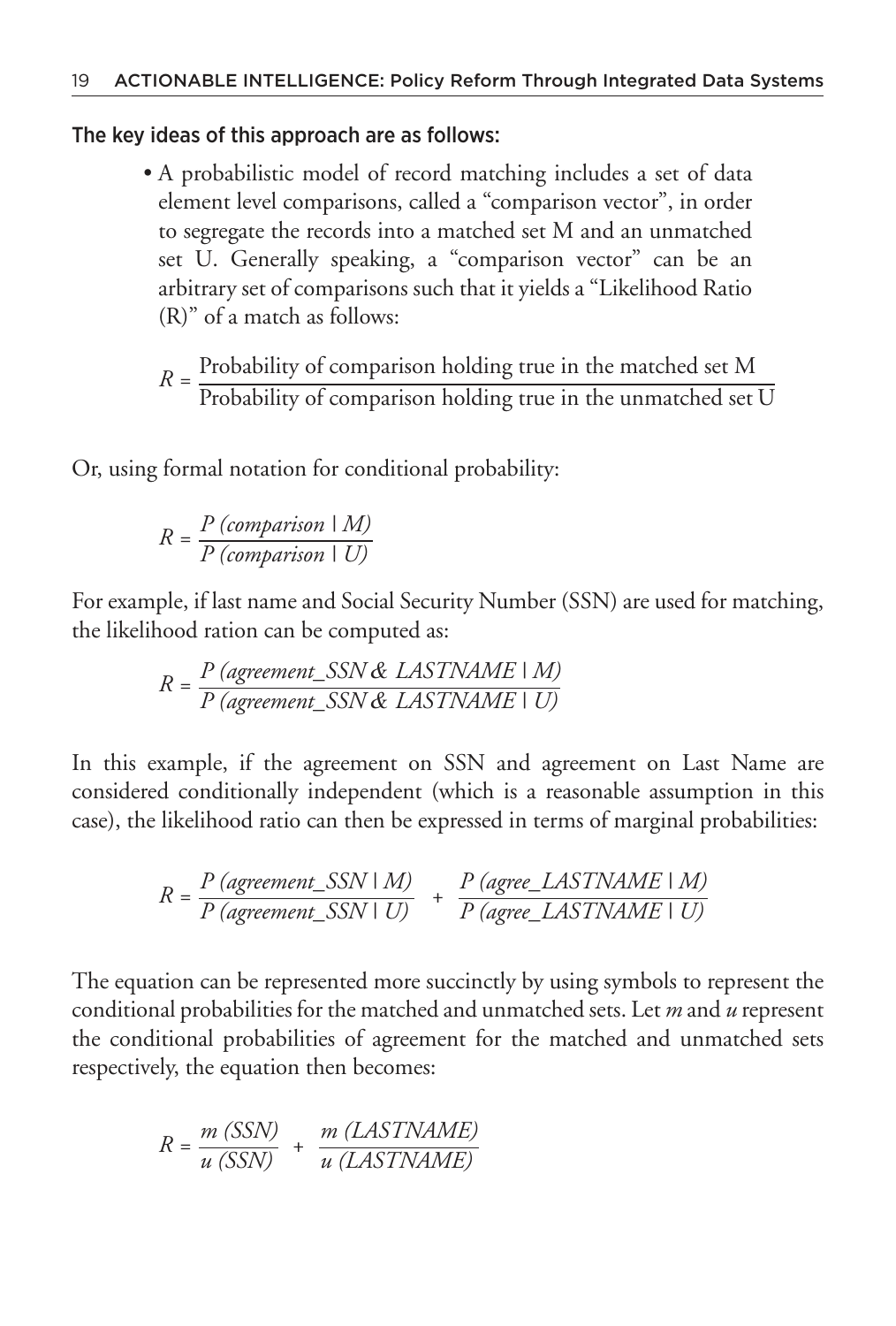To make it easier to estimate parameters, statistical models typically use a logarithmic scale, yielding:

$$
\log R = \log \frac{m \ (SSN)}{u \ (SSN)} + \log \frac{m \ (LASTNAME)}{u \ (LASTNAME)}
$$

More generally,

$$
\log R = \sum \{ \log \frac{m}{u} \text{ for Agreenents, } \log \frac{1-m}{1-u} \text{ for Disagreements} \}
$$

To illustrate the computation of the likelihood ratio, let us consider two scenarios:

- 1. A pair of records agree on both SSN and last name
- 2. A pair of records agree on social security number but do not agree on last name

Let us assume that we know the *m* and *u* probabilities of SSN to be 0.95 and 0.08 respectively. Similarly, let the *m* and *u* probabilities of LASTNAME be 0.80 and 0.15 respectively.

Scenario 1:

$$
\log R = \log \frac{0.95}{0.08} + \log \frac{0.8}{0.15}
$$

$$
\log R = 3.57 + 2.42 = 5.99
$$

Scenario 2:

$$
\log R = \log \frac{0.95}{0.08} + \log \frac{1 - 0.8}{1 - 0.15}
$$

$$
Log R = 3.57 - 2.09 = 1.48
$$

The likelihood ratio thus determined can now be compared with the upper and lower thresholds to determine if there is a match.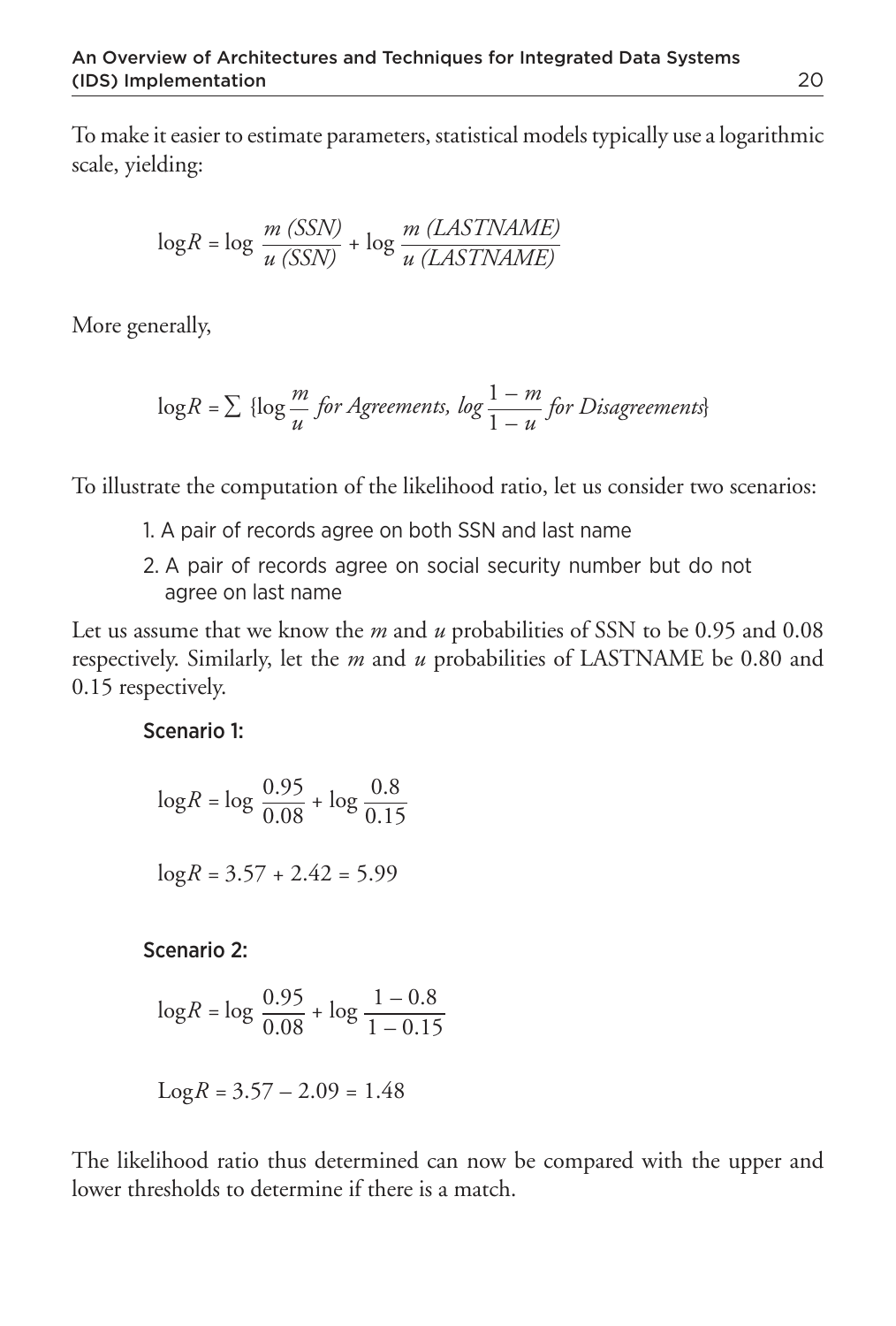The estimation of parameters such as the *m* and *u* probabilities for each identifying attribute is a prerequisite to computing the likelihood ratio. Typically, a training sample is used to estimate the *m* and *u* parameters using the Maximum Likelihood Estimate (MLE) model. MLE is a widely used parameter estimation technique and can generally be applied effectively if the conditional independence assumption holds true.

### Match Thresholds

Most data linking approaches are designed to maximize positive dispositions (link or non-link as opposed to possible-link) while keeping the misclassification errors, Type I and Type II, within assigned limits. For an IDS, a Type I error, or false positive error, would represent the erroneous linking of data about two different persons whereas a Type II error, or false negative error, would represent the erroneous nonlinking of data about a person.

Typically, a data-linking model would have two thresholds or cut-off points – an upper threshold and a lower threshold with the linking rules set up as follows:

- If the comparison score is above the upper threshold, a link would result;
- If the comparison score is below the lower threshold, a non-link would result;
- If the comparison score is between the upper and lower thresholds, a possible link requiring manual review would result.

Ratcheting down the upper threshold would result in more links albeit with a higher Type I error rate. Conversely, ratcheting up the lower threshold would result in more non-links and a higher Type II error rate. Given that both types of misclassification errors have important programmatic and legal implications, IDS implementations must select the thresholds in a manner that maximizes the program benefits and minimizes the risk of misclassification errors. There are two distinct approaches to ascertaining the level of misclassification error rates in data linking:

- Transformed normal mixture models suggested by Belin and Rubin
- Capture-recapture model to ascertain the prevalence of misclassification errors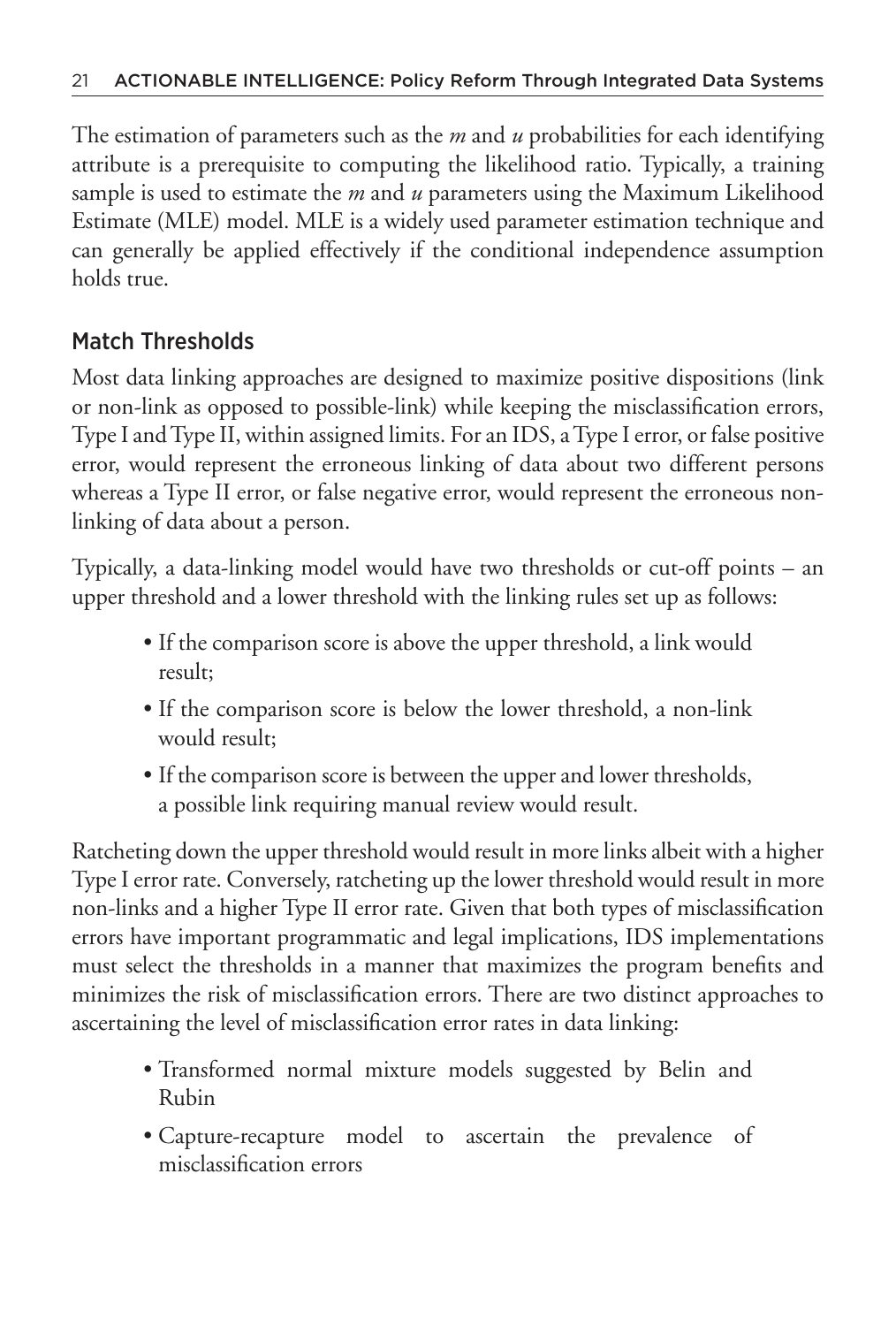A related database design strategy is to include provision in the IDS to allow multiple linkage schemes to co-exist. For example, IDS implementations that support clientlevel decision-making might ratchet up the upper threshold in order to minimize instances of incorrectly combining records of two different individuals. Policy and research oriented IDS may, on the other hand, ratchet down the upper threshold to reveal more linkages and patterns while keeping misclassification errors within a tolerance range. Although there are important data modeling consequences and associated costs of this approach, the author is aware of at least one IDS implementation that has benefitted greatly from this approach.

### Blocking Approach

The computational cost (time) of matching each record with every other is prohibitively high with current technologies. For example, an IDS implementation with two data sources of about 10,000 records each would require over 100,000,000 comparisons to yield a few matching records. The traditional solution to this problem has been to partition the records into blocks of records that may have some potential of a match. For example, creating blocks of like sounding last names would bring the number of comparisons down to a manageable number although it would increase the Type II error rate slightly. To minimize the increase in Type II error rate due to blocking, multiple matching passes with different blocking data elements can be carried out.

Today, blocking approaches don't typically involve sorting and partitioning files. Rather, database search predicates are constructed using the blocking data elements.

### Link Cascade

IDS implementations typically acquire data from more than two data sources. Some may have as many as 10 or more data sources. This presents the problem of handling a "link cascade" where record A and record C might be linked to each other not because they match each other, but because they each match record B.

Table 1 depicts an example of a link cascade. The example shows person records from the corrections, child welfare and homeless systems. The matching record column shows that records 1 and 3 both match record 2 although they do not match each other.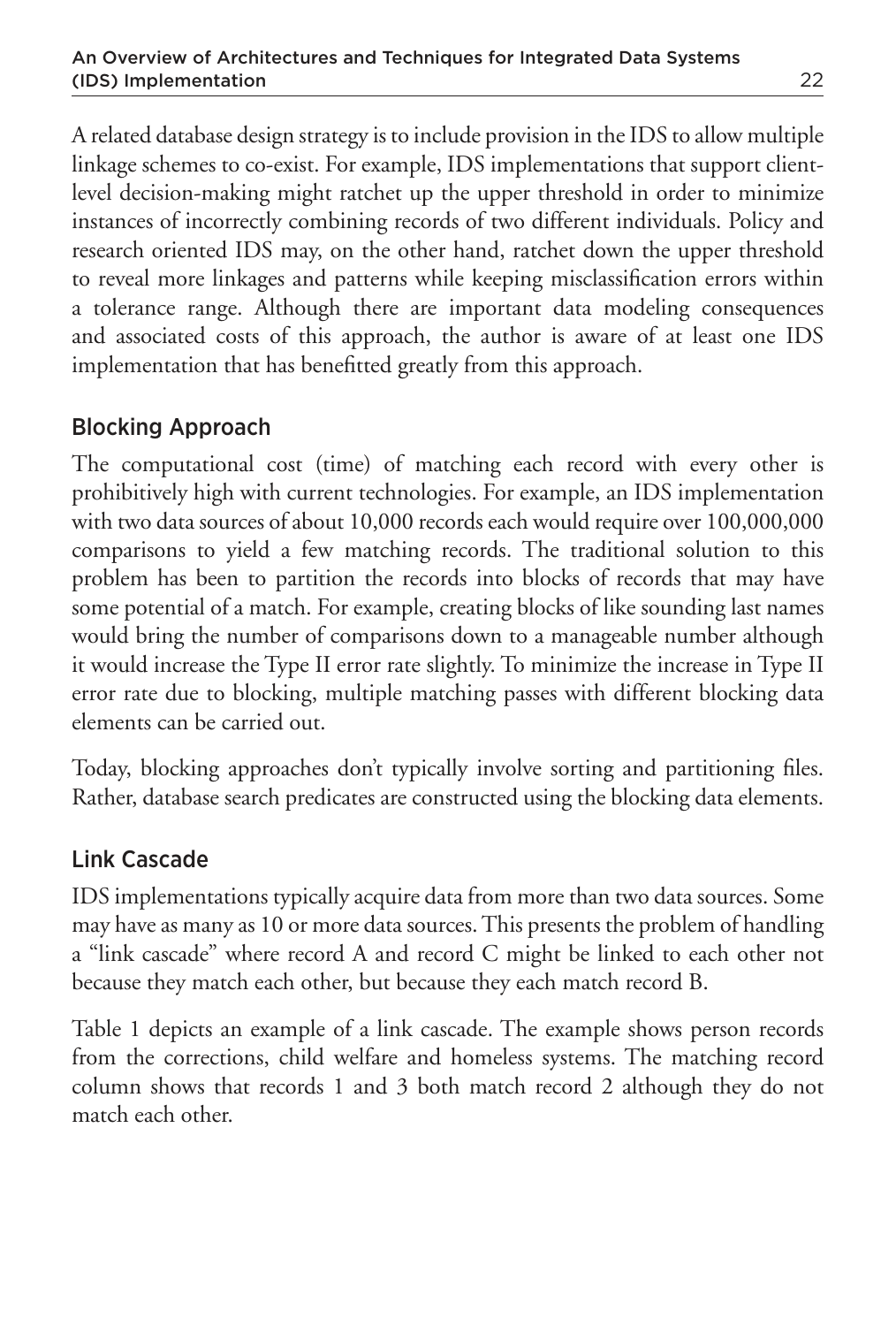| <b>RECORD</b><br>.#' | <b>SOURCE</b> | <b>LAST</b><br><b>NAME</b> | <b>FIRST</b><br><b>NAME</b> | <b>MIDDLE</b><br><b>NAME</b> | <b>SSN</b> | <b>BIRTH</b><br><b>DATE</b> | <b>MATCHING</b><br><b>RECORD</b> | <b>LINKED</b><br><b>RECORD</b> |
|----------------------|---------------|----------------------------|-----------------------------|------------------------------|------------|-----------------------------|----------------------------------|--------------------------------|
|                      | Corrections   | Webb                       | Mary                        |                              | 515433219  | 1/02/72                     |                                  | 2.3                            |
|                      | Child Welfare | Jones                      | Mary                        |                              | 515433219  | 1/22/72                     | 1. 3                             | 1, 3                           |
|                      | Homeless      | Jones                      | Mary                        |                              | 515433291  | 1/22/72                     |                                  | 1. 2                           |

#### TABLE 1: Link Cascade

Link cascades are desirable because they reveal hidden linkages and patterns. However, they require careful consideration during IDS design so as to ensure that the linking process discovers the link cascades and the discovery is not dependent upon the order in which source records are acquired and matched.

### Adhesion Factor of Linked Records

A collection of linked records of a client has more information about the client than what is embodied in any single record of the client. As a result, as new data sources are added to the IDS and new linkages between client records are established, a more complete picture of the client starts to emerge. If the IDS implements a linking process that utilizes all known identifying information from the linked records about the client, the probability of finding new links goes up with each new link. This increased "adhesion factor" of linked client records provides an opportunity to find new matches that are often missed by record-to-record matches.

Table 2 depicts an example of a how the adhesion factor of linked client records allows new matches to be found. In this example, record 1 and 2 have been linked based on record-to-record matching. Record 3 however does not match either record 1 or 2 based on record-to-record matching. Record 3 however is linked to both records 1 and 2 because it matches records 1 and 2 taken together.

| <b>RECORD</b><br># | <b>LAST</b><br><b>NAME</b> | <b>FIRST</b><br><b>NAME</b> | <b>MIDDLE</b><br><b>NAME</b> | <b>ADDRESS</b>                 | <b>SSN</b> | <b>BIRTH</b><br><b>DATE</b> | <b>MATCHING</b><br><b>RECORD</b> | <b>LINKED</b><br><b>RECORD</b> |
|--------------------|----------------------------|-----------------------------|------------------------------|--------------------------------|------------|-----------------------------|----------------------------------|--------------------------------|
|                    | Webb                       | Mary                        |                              | 123 Main St.,<br>Any City, USA | 515433219  |                             |                                  | 2.3                            |
| 2                  | Webb                       | Mary                        |                              | 123 Main St.,<br>Any City, USA |            | 1/22/72                     |                                  | 1.3                            |
| 3                  | Jones                      | Mary                        |                              |                                | 515433219  | 1/22/72                     | None                             | 1, 2                           |

#### TABLE 2: Higher Adhesion Factor Over Time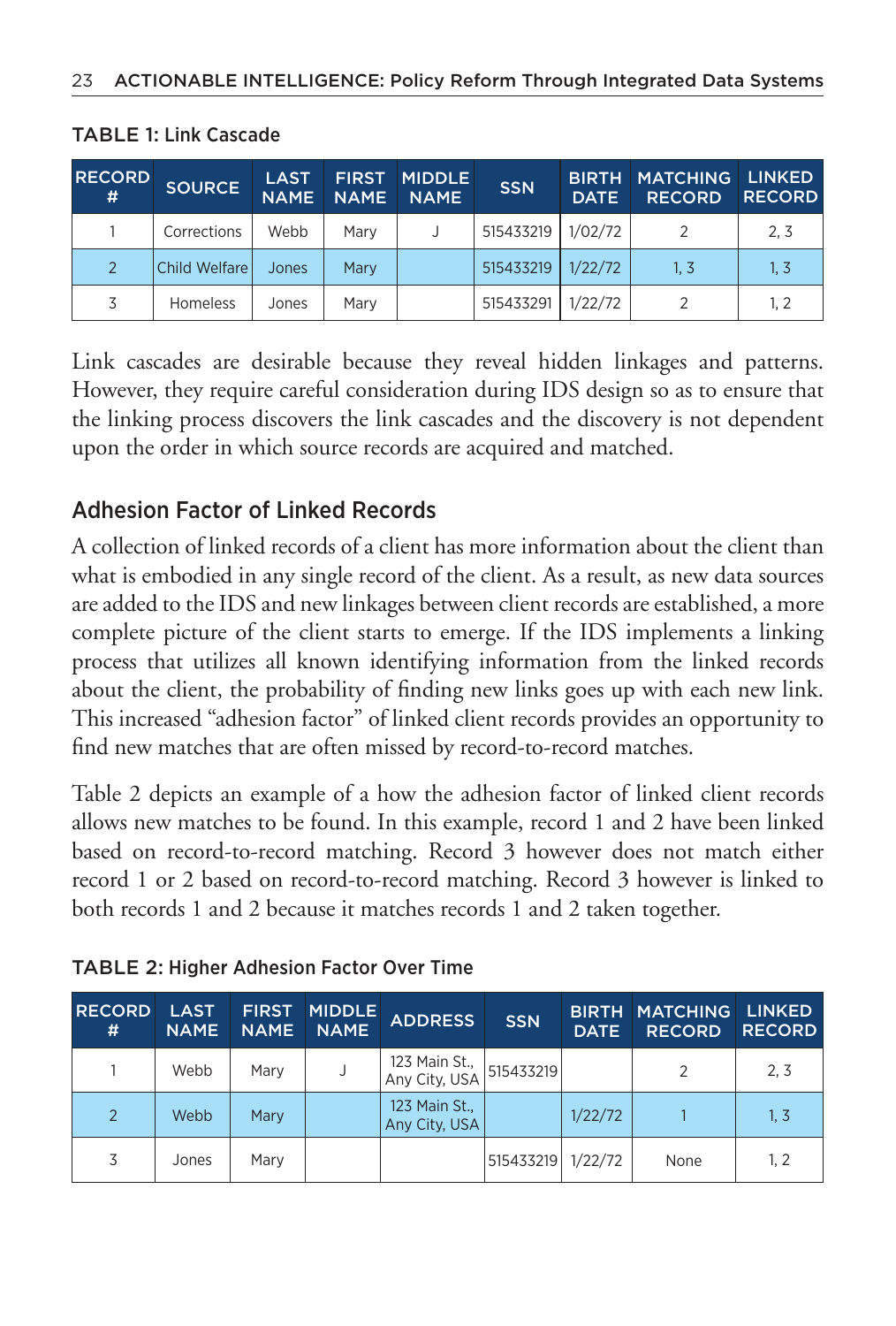Increased adhesion factor allows more links to be found through record-to-linkedset matching. However, it has a number of design and operational implications, viz.

- Ensuring that the linking result is not dependent upon the order in which client records are acquired and processed;
- The lack of a theoretical framework to estimate the level of misclassification errors for record-to-linked-set renders the process of tuning the linking algorithm entirely an iterative process;
- Requires increased monitoring of the matching process to prevent "very large" linked sets that can result from data quality issues.

### Manual Overrides

There are instances when it may be necessary to allow manual interventions in the match process. For example, in the case of twins, a number of attributes of two distinct individuals might match leading to a link being created between the two records. Such attributes might include last name, date and place of birth, address, and parents' names. In such cases, it may be necessary for a data steward or a caseworker to intervene and mark the records "keep apart". Similarly, there may be situations when certain records should be marked as "keep together". Subsequent passes of the linking process should not override these markers.

### DATA RETRIEVAL

IDS users who are involved in client-level work such as caseworkers, supervisors and contracted providers would access the IDS to get detailed assessment information and service histories about their clients from other agencies and data systems. On the other hand, policy and research oriented users would access client data and service utilization data that may be relevant to their policy or research interests.

Both of these classes of use cases require distinct classes of functionality from the IDS, viz.

- Search
- Data Delivery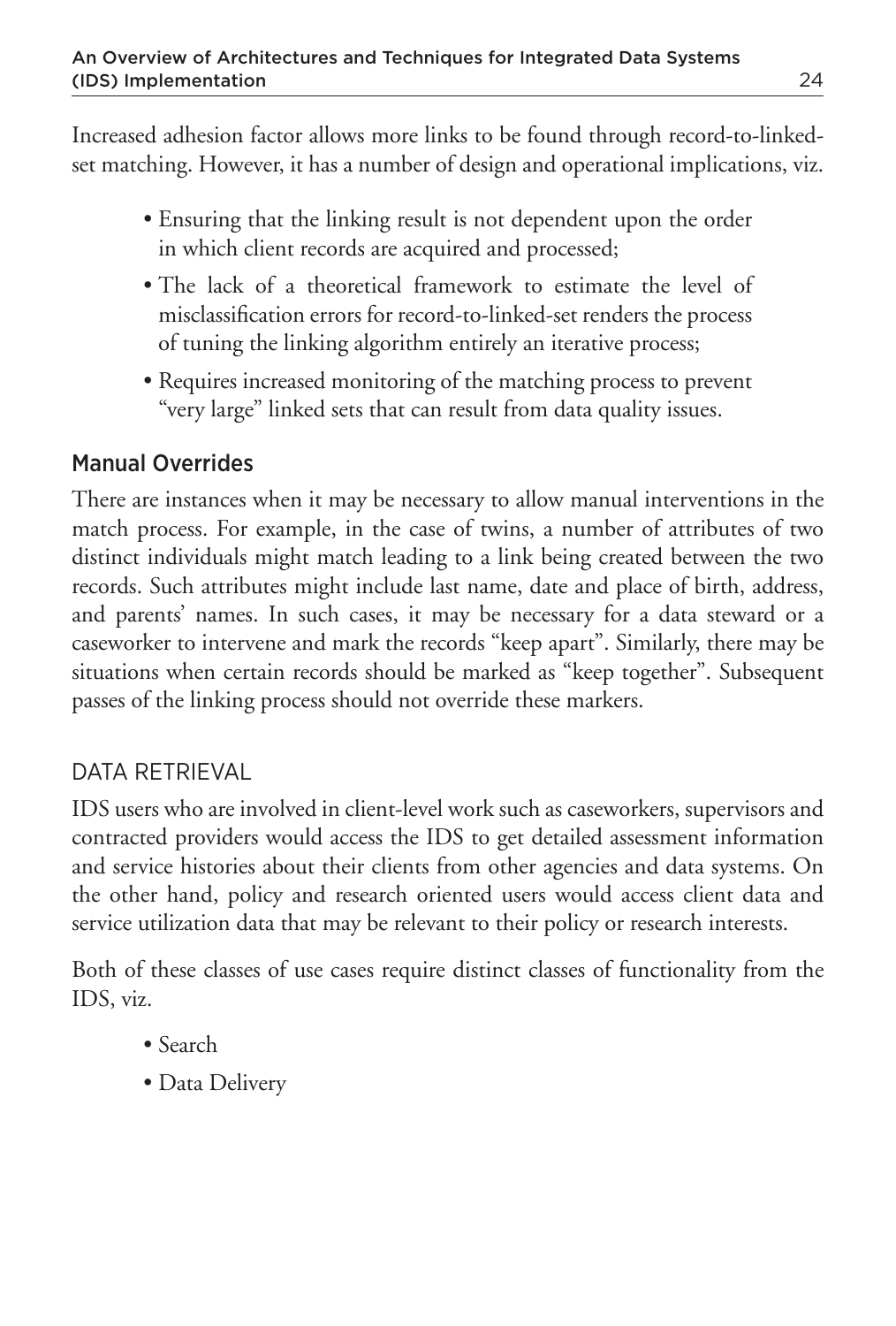

FIGURE 4: Data Retrieval from IDS

### Search

IDS Search function allows users or applications to initiate data exchange sessions with the IDS. To be effective, the search algorithms must incorporate elements of the data linking process. Further, the search algorithms must also adjust for the variability of data quality levels across programmatic areas.

#### IDS Search capabilities may include the following:

• Person Search - This type of search is usually invoked by applications that support users involved in client-level work such as caseworkers, supervisors and contracted providers. The Person Search function allows a calling user or application to specify search criteria such as name, date of birth, social security number, or address. In response to the search request, IDS Search would conduct a deterministic or probabilistic match to identify client records that match the search criteria.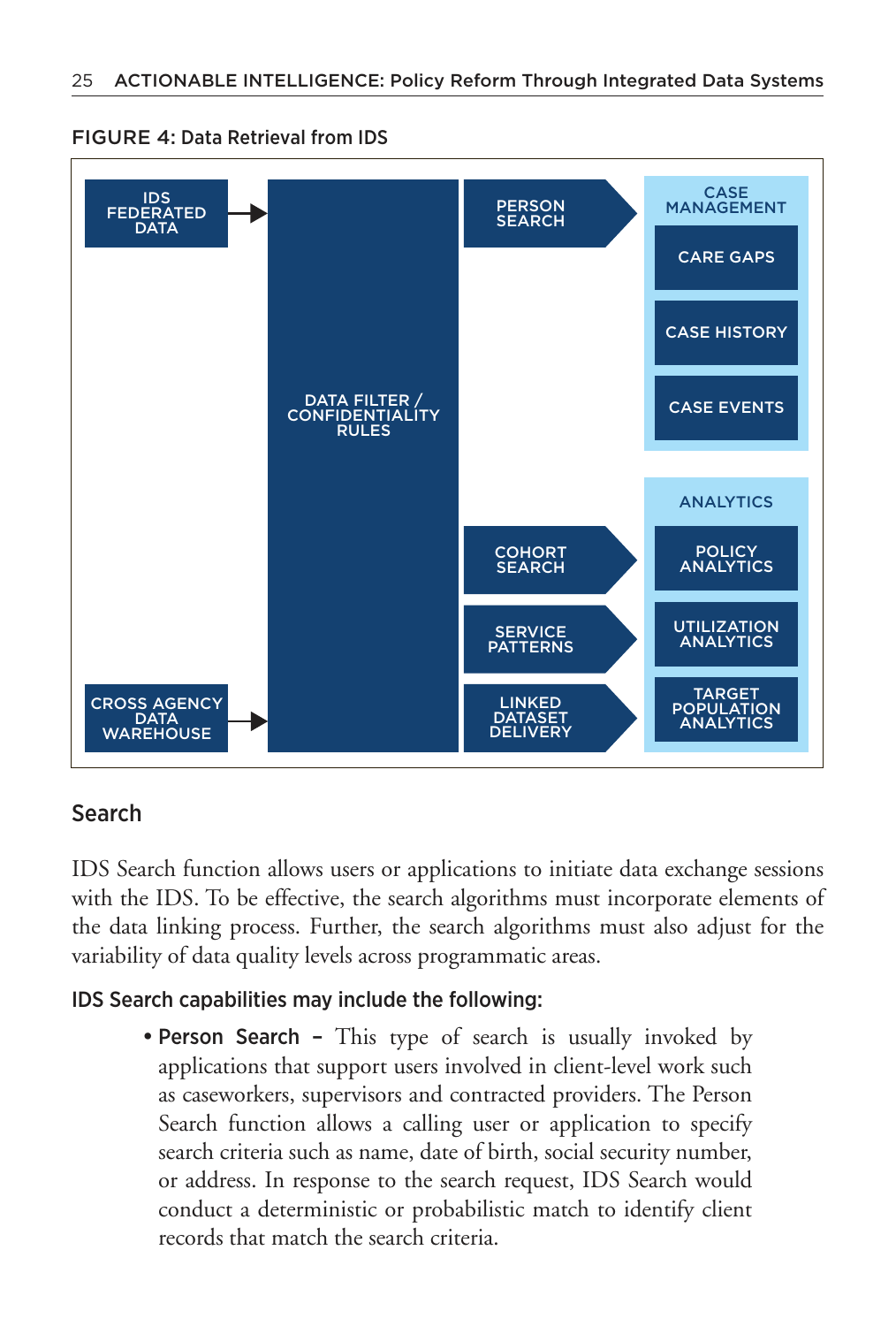- Cohort Search Cohort Search allows search criteria for a set of persons to be submitted for cross-agency search. It produces a result set that contains a list of persons whose identifying information matches the search criteria. This type of search is particularly useful for matching client lists between agencies to find common clients. For example, a child welfare agency and mental health agency wanting to collaborate in service planning can identify common clients using Cohort Search.
- Service Pattern Search This is similar to Cohort Search but includes identification and matching of service patterns. For example, a statistician analyzing the cross-agency dynamics of the aging out youth population might want to search for clients with specific patterns of service utilization. Supporting this type of search capability requires a rich user interface that enables users to specify complex service patterns.

#### Data Delivery

The IDS Data Delivery function allows transactional data such as assessment and service history data to be retrieved about a list of clients. The list of clients may have been developed through the IDS Cohort Search functionality, for example.

#### Key elements of a data delivery function include:

- Data Filtering Data filtering rules allow sensitive data to filtered out based on factors such as:
	- Data use case Generally speaking, the retrieval of data for client level work is subject to extensive statutory and regulatory requirements related to client privacy and confidentiality. Such information generally can't be released unless an informed client consent, waiver, interagency agreement, or court order specifically authorizes its release. Policy and research related usage, on the other hand, has fewer compliance requirements. The Data Filter must take the data use case into account to determine if the usage is for an authorized purpose.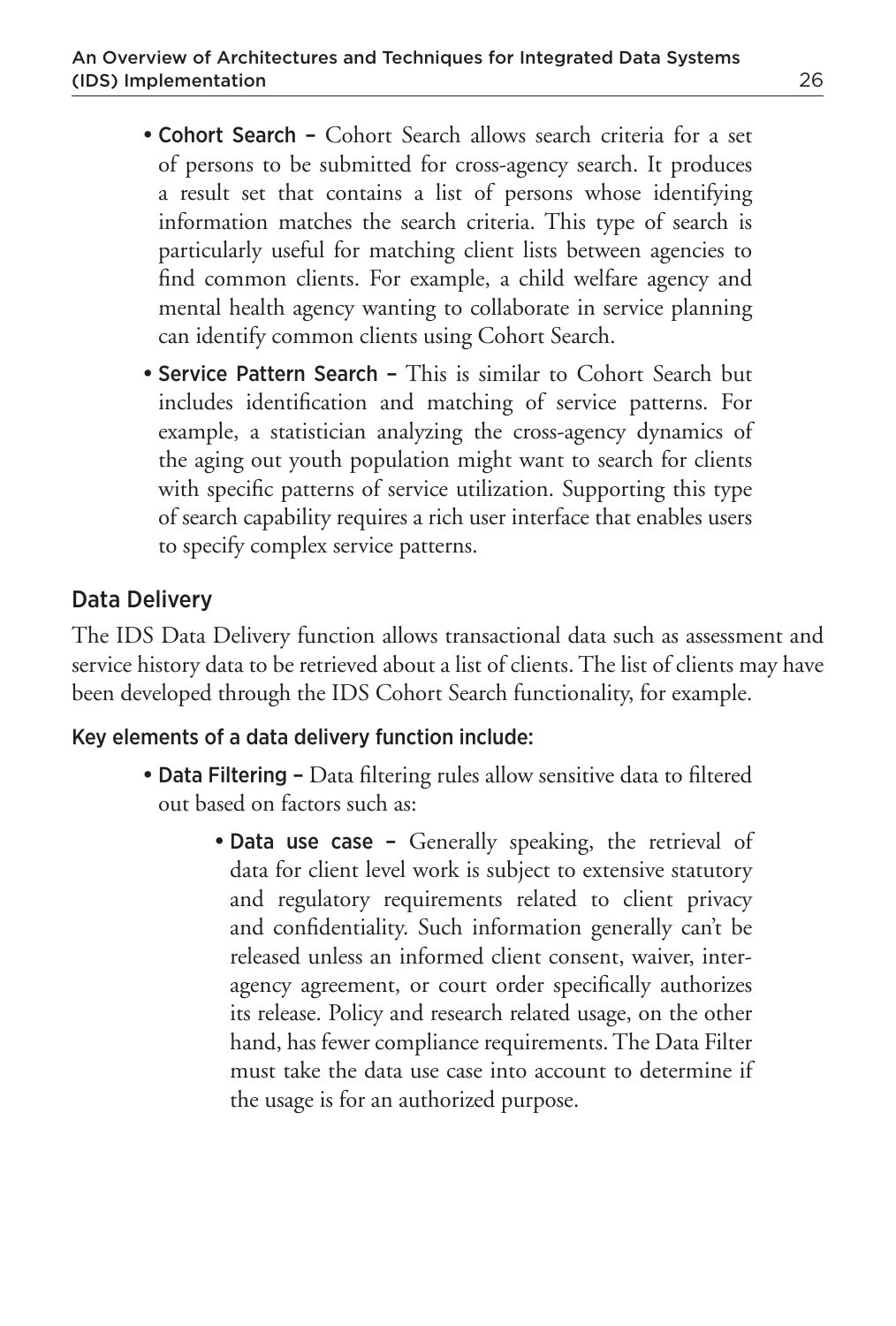- **•**Availability of client consent, waiver or court order Delivery of sensitive information, particularly information pertaining to mental health history, drug and alcohol services, domestic violence, or HIV, can generally only be delivered for client level work if an informed client consent is on file. Client consents can include provisions for the client or guardian to specify details such as which service systems can share client information, what information categories can be shared, or whether third party providers are allowed to view client information. To apply the authorizations contained in client consents or program level waivers, the Data Filter must implement a metadata-driven mechanism to categorize data elements and associate disclosure rules embodied in the consents and waivers with those data categories. For example, if a consent form has a category to authorize the release of mental health information, the Data Filter must be able to determine what data elements contain mental health information.
- **•**Linked Data Delivery Integrated cross-agency data can be delivered in a variety of structures. Multidimensional star-schema data structures are useful of analytical work using drill-through analysis. Statistical analysis related use cases require longitudinal, flat views of the data over long periods. A well-designed data delivery layer would include options to deliver linked cross-agency data in a variety of structures and formats to support a variety of use cases.

### TECHNOLOGIES AND TOOLS

There are a number of technological options, platforms, and tools available to acquire client data from administrative systems. These are described under Data Exchange Technologies and Tools.

After the data has been acquired, it must be cleansed, transformed to a data structure that is suitable for IDS, and integrated with data obtained from other programmatic areas. The technologies and tools for data cleansing, transformation and integration are described under Data Integration Technologies and Tools.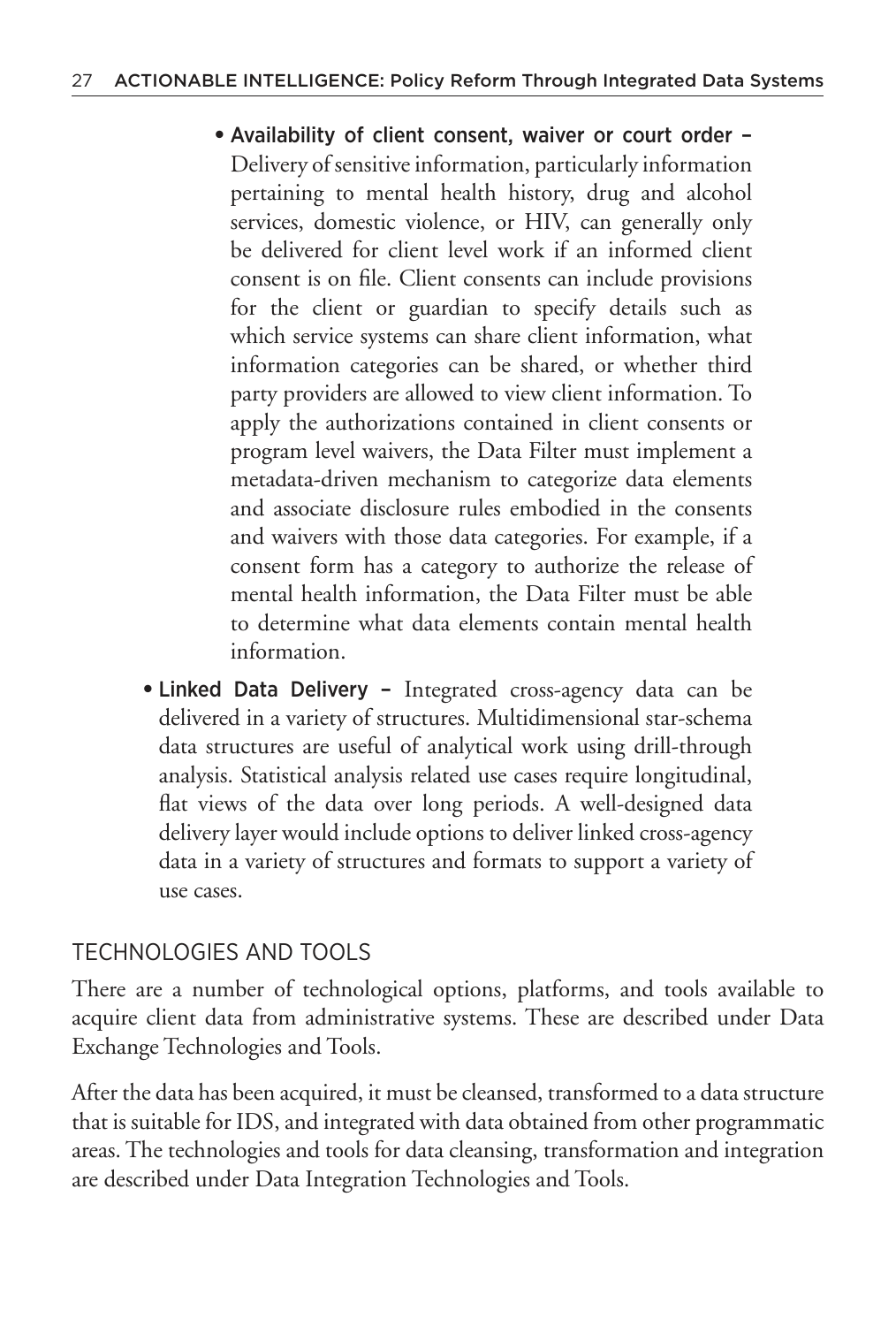While the Data Exchange and Data Integration technologies help collect and organize integrated data, tools for portal-based presentation, business intelligence, statistical analysis, and data mining help transform data into actionable information to be used by the decision makers. These are described under Information Delivery Technologies and Tools.

## Data Exchange Technologies and Tools

Federated architectures typically rely on data exchange at the application layer while the repository-based architectures such as data warehouses exchange data at the database level.

Depending upon the chosen data integration approach (Need Based, Periodic or Continuous), a variety of technologies and tools are available, as described below.

- File transfer File transfer allows a dataset to be sent from one system to another using basic network level services. This is often used for Need Based Data Matching and Periodic Data Integration styles.
- Message Oriented Middleware (MOM) Messaging middleware provides higher-level support (higher than basic network services) to applications in order to exchange information with one another. The support may include guaranteed delivery (messages will be received by receiving application), idempotent delivery (a message will not be delivered more than once), etc. The messaging middleware can be used by both repository based and federated data implementations.
- **•**Connection Oriented Middleware While message oriented middleware enables asynchronous communication between applications, connection oriented middleware enables synchronous communication between applications. Connection oriented middleware is often used for implementing composite applications for data delivery such as a case worker portal.
- Enterprise Application Integration (EAI) Suites EAI suites consist of a data integration server and a set of "adapters" that enable an application to pull data out of another application. There are a variety of adapters available for different database technologies, third party application suites, etc. EAI suites are often used in the federated architecture approach.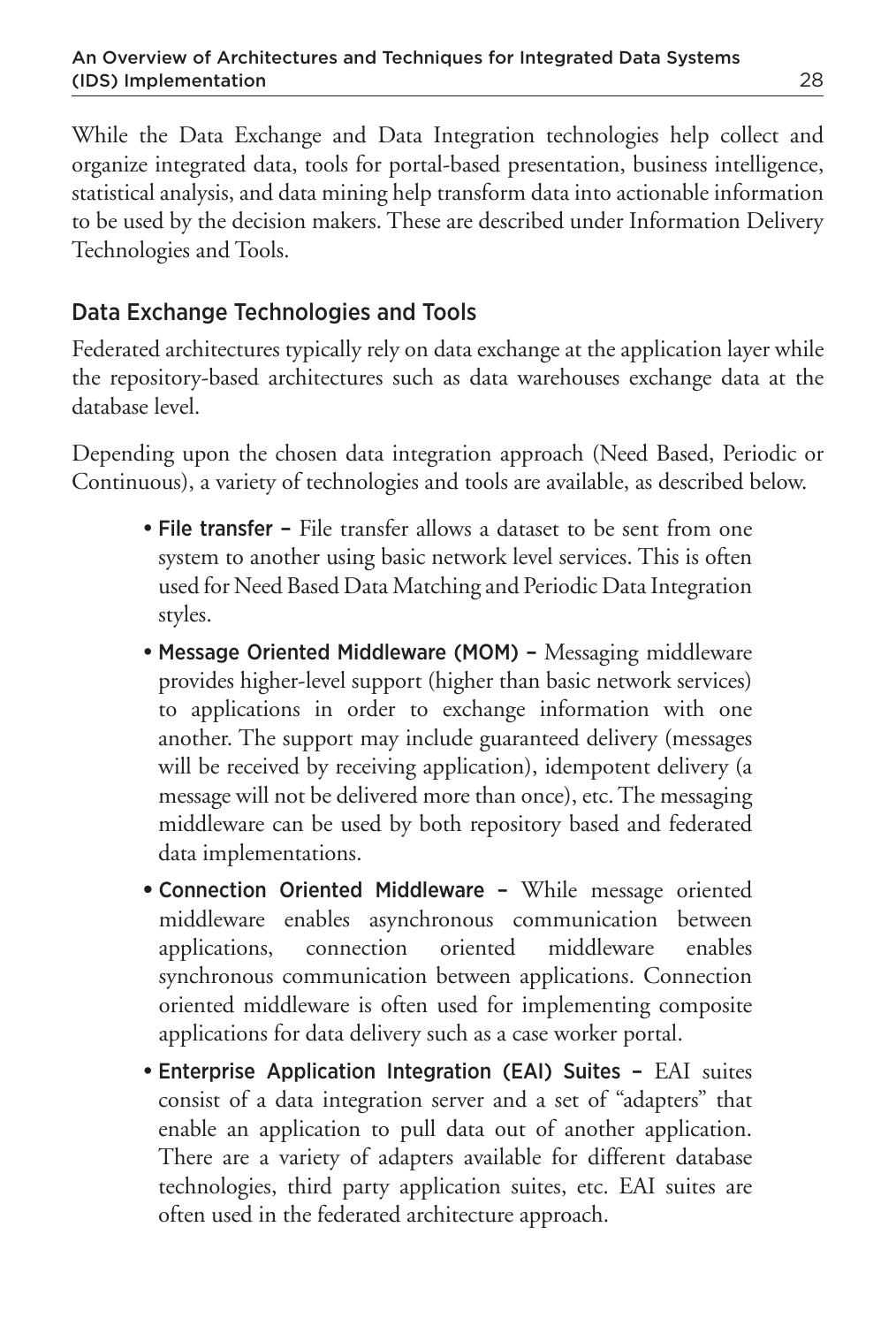• Web Services – web services facilitate sharing of data using standards-based, open data exchange. Web services may be implemented over connection-oriented or message-oriented middleware. In order to use web services for IDS integration, data in the administrative data systems may be exposed to calling applications through a published web service interface.

### Data Integration Technologies and Tools

These are tools to acquire, analyze, validate, cleanse, detect change, extract, move, replicate, transform, and load data. The primary ones are:

- **•**Data Profiling These tools evaluate a data set, and sometimes multiple related data sets, and provide a summary "profile" of the data content of each column. Statistics such as percentage of missing values, distinct values, distributions, and data types are provided. These tools can provide a quick assessment of the quality of data in the administrative data systems and help identify approaches for data cleansing and standardization.
- Data Cleansing These tools can evaluate data to standardize the format (for addresses, phone numbers, spelling of common last names, etc.) and/or to assign missing components. Some require a knowledge base, such as a list of all valid addresses, or a business directory to cleanse names.
- Identity Matching Identity matching tools allow individual and institutional (provider) identities to be matched using a number of criteria such as name, social security or business tax identification number, birth or incorporation date, etc. Most products support probabilistic as well as deterministic matching. Some products are available as data matching products while others are available as embedded functionality within master data management tools or statistical data analysis tools.
- ETL (Extract, Transform, Load) These tools can extract data from a designated source on a designated schedule, cleanse data to improve data quality using specified rules, transform data to a target schema, and load the data to a target database.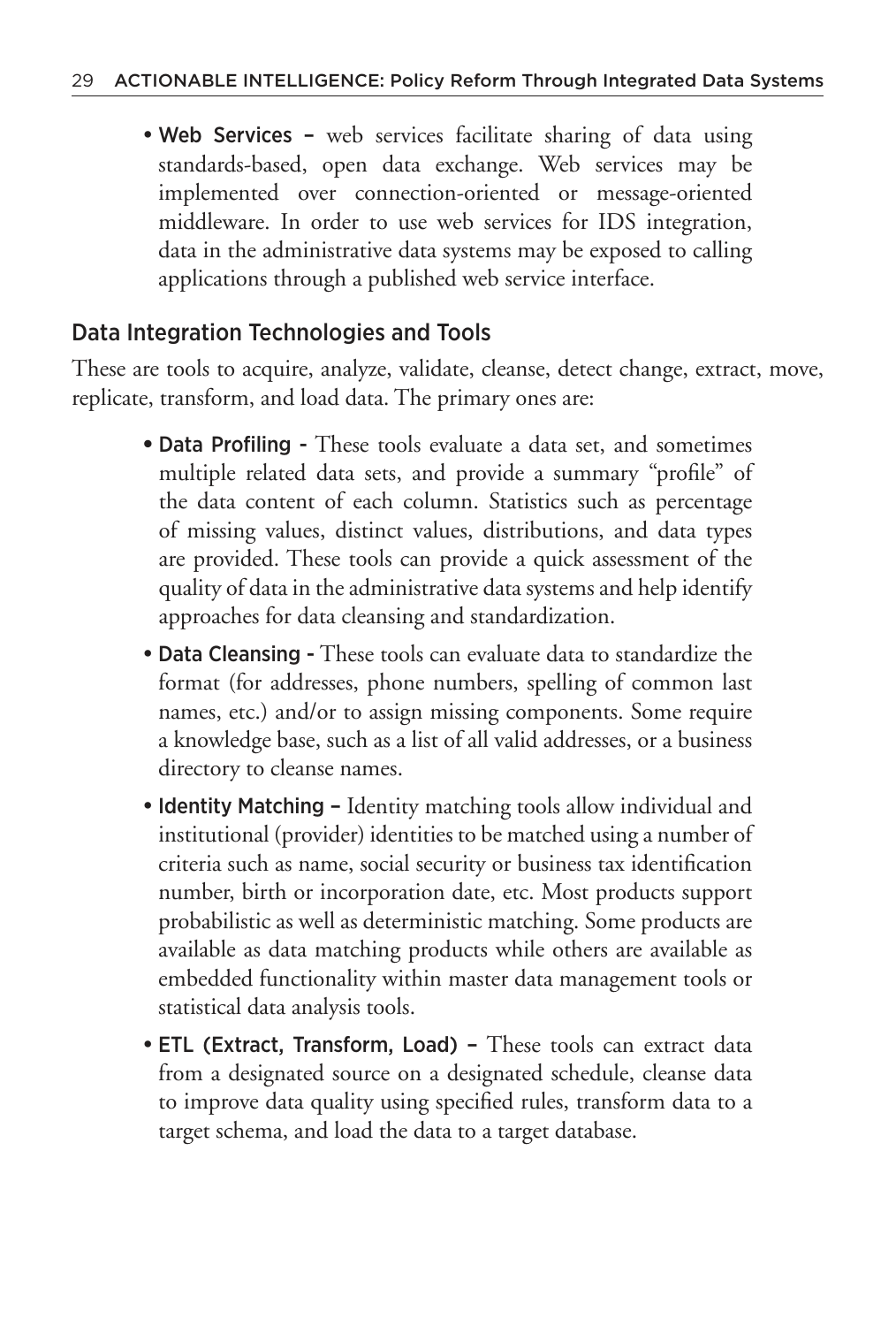- Data Replication Data replication tools are usually part of a DBMS (Database Management System) and are useful for managing failover.
- Change Data Capture There tools can detect changes in a database, extract the changed data, and send it to another system, such as a data warehouse using a messaging middleware.

### Information Delivery Technologies and Tools

Information delivery technologies and tools allow data in IDS to be transformed into actionable information and presented to decision makers in a context appropriate for their role. This category includes presentation portals, business intelligence tools, statistical data analysis tools, etc., as described below:

- Portals portals allow custom views of data to be easily configured according to user roles and personalized according to user preferences. Portals can be used to deliver information to case level decision makers such as caseworkers and supervisors as well as to policy and research analysts and decision makers.
- Business Intelligence Tools These include reporting and query tools as well as multidimensional data marts and proprietary data cubes for data analysis. A multidimensional design consists of a "fact" table, such as history of client services and associated "dimension" tables such as client, time period, and service type. The multidimensional design enables drill-through analysis functionality for policy operational planning purposes.
- Statistical Analysis Tools These tools support a variety of statistical data analysis approaches to identify correlations and patterns in data. The functionality can include segmentation or cluster analysis, regression analysis, social network analysis, etc.

### IDS PROGRAM AND DATA GOVERNANCE

Stakeholders in IDS programs include agency leaders from multiple programmatic areas, human services professionals, policy analysts, data analysts, and providers. With such a diverse stakeholder group, bringing divergent interests into alignment requires executive sponsorship, senior management commitment and formalized processes for conflict resolution and decision-making.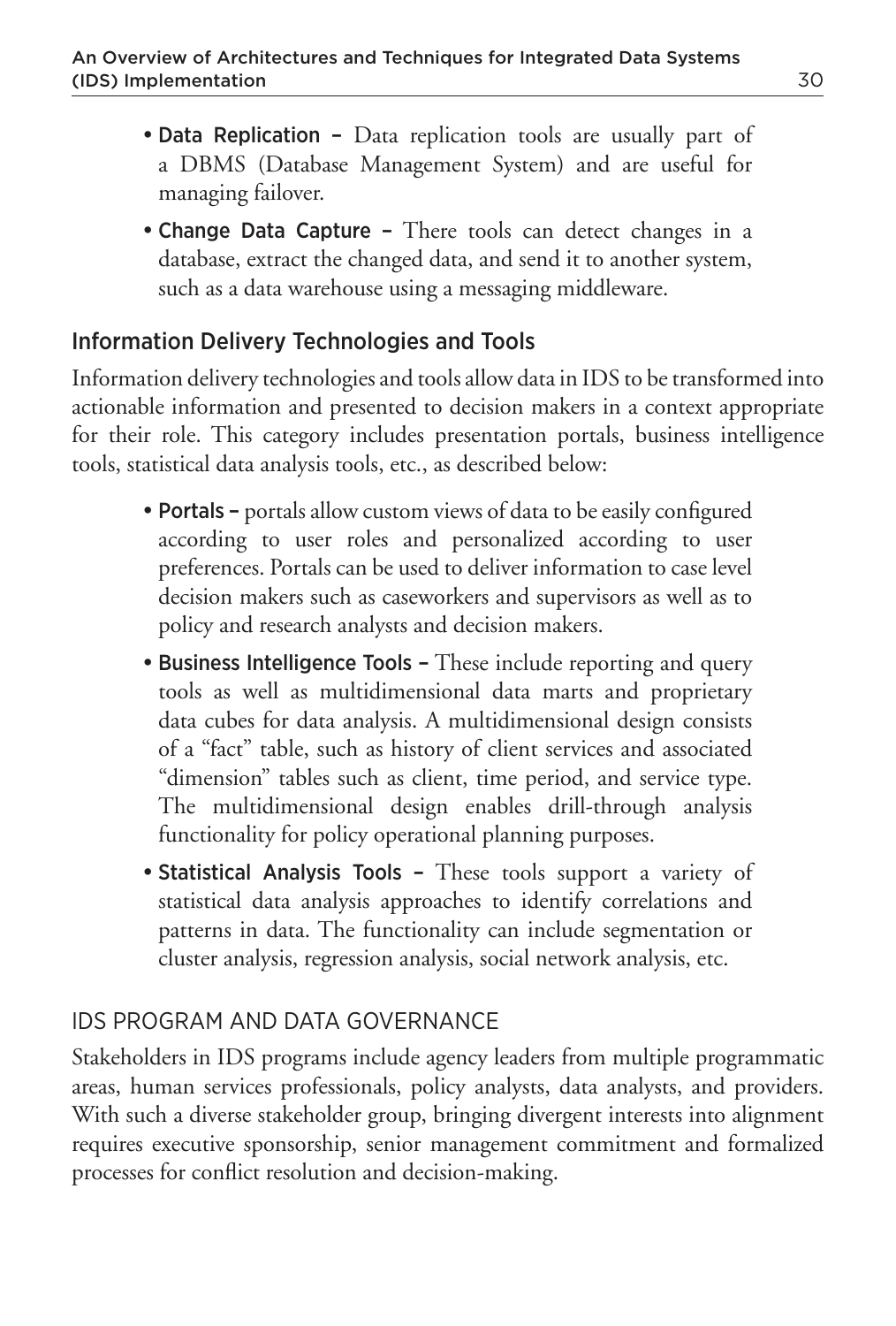#### FIGURE 5: IDS Program Governance



An effective governance approach for an IDS program must address the following:

• Data Use - The charter for data use policy governance for an IDS program includes data sharing program objectives and, in the context of those objectives, the processes for developing and implementing practices for cross-program data use. Data use policies address the purpose for which specific data categories can be used, data interpretation guidelines, and training requirements for cross-program data use.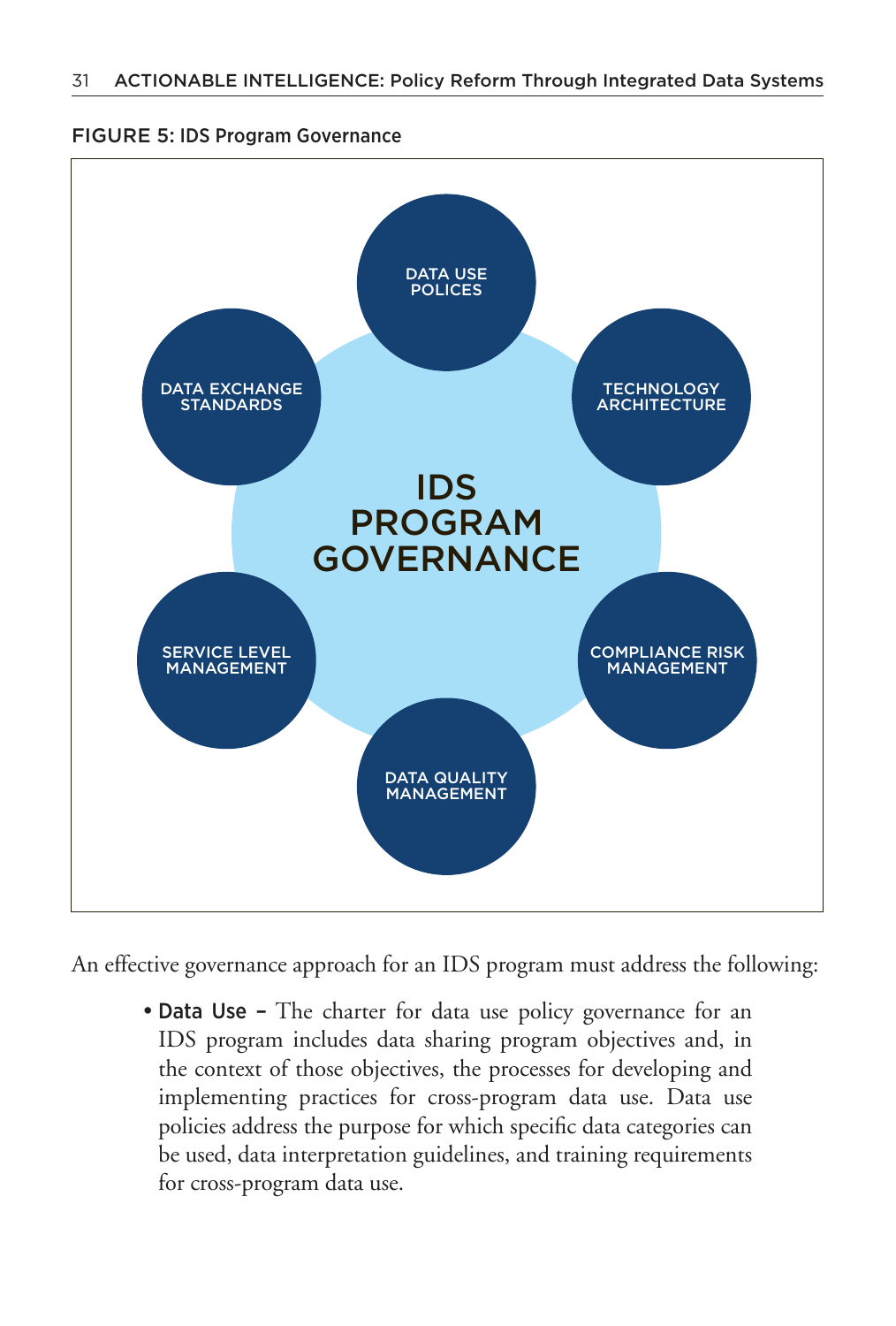- Compliance Risk The charter for Compliance Risk Management identifies the stakeholders and processes for ensuring adherence to privacy and confidentiality requirements. Effective ongoing legal risk management would include processes for monitoring, measuring and controlling the disclosure of sensitive client information.
- Data Quality The charter for IDS data quality management identifies stakeholders and processes for monitoring, measuring and controlling the accuracy, timeliness, consistency and reliability of data. Effective governance of data quality would set expectations, priorities and metrics for data collection and management practices for specific data categories. Cross-program governance of data quality establishes multidisciplinary efforts for data stewardship, data reconciliations, etc.
- Technology Architecture and Data Exchange Standards The IDS architecture essentially includes an ecosystem of cooperating data systems and facilitates the exchange of client data on a timely and consistent basis. The charter for IDS technology architecture would identify stakeholders, processes, roles and expectations for coordinating the data and systems architecture planning the IDS.
- Service Levels As organizations start to rely on data that is generated and managed outside their control boundaries, it becomes important to formalize the expectations, roles and responsibilities of peer organizations. To this end, the IDS program governance would clarify roles and responsibilities of data provider and data consumer agencies.

# Cost Considerations

The primary cost factors for an IDS program over the expected life of an IDS would include everything from the acquisition cost during the build and transition phases to the maintenance, operations and training costs on an ongoing basis, as described below.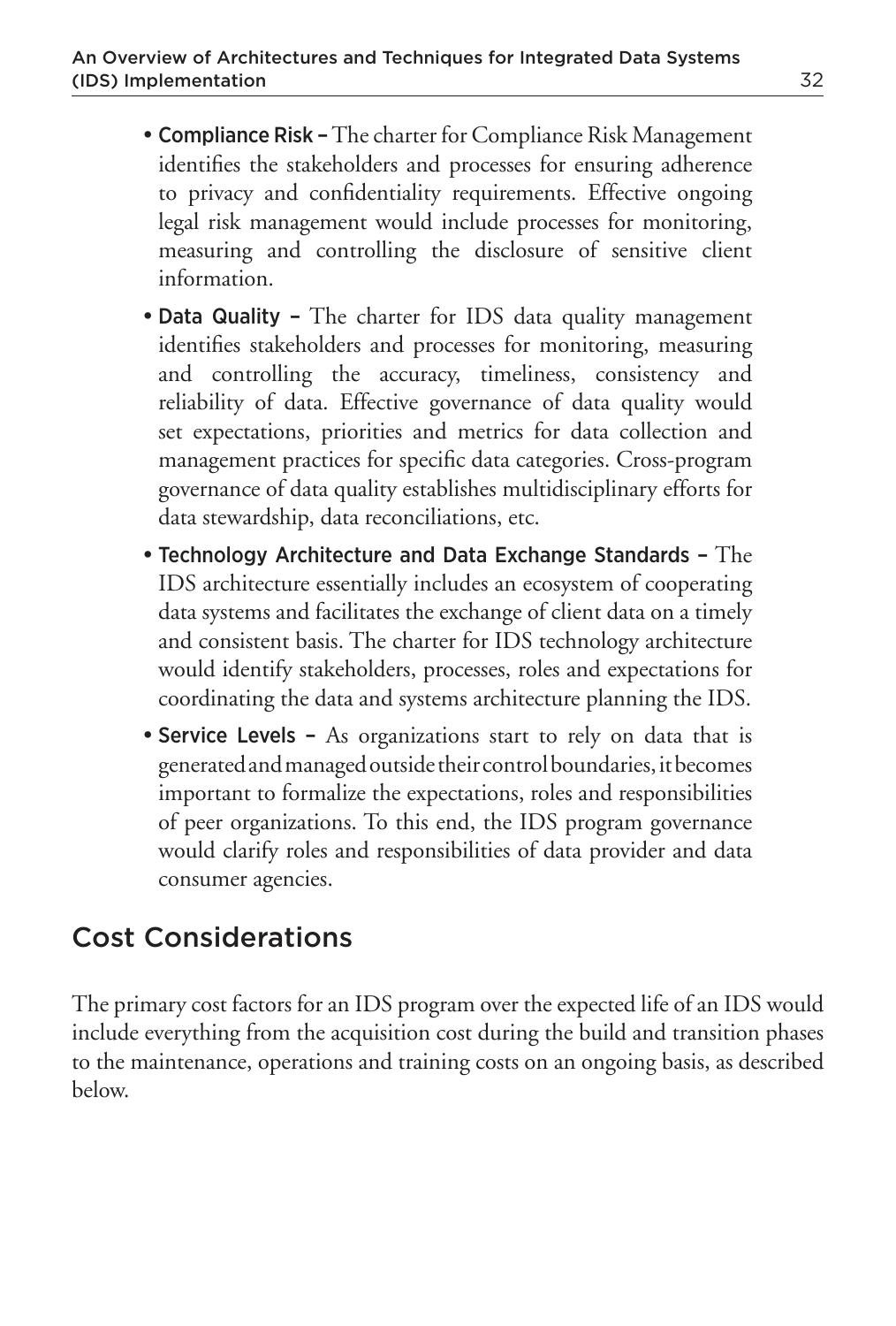### COST FACTORS

During development IDS programs would incur large one time capital costs including:

- •Acquisition cost for software license
- •Acquisition cost for hardware and network infrastructure
- •IDS software development and implementation costs
- •Staff time for business and technical analysis
- •Contract administration overheads
- Transition and training costs

In addition to the above one time capital costs, the ongoing operating costs for an IDS would include the following cost factors:

- License maintenance costs typically 15 to 20% of initial license acquisition costs
- Cost of maintaining and upgrading hardware and network infrastructure
- •Software maintenance costs
- Service level management costs
- Staff time for data stewardship, data analysis, and data reconciliations etc.
- Staff time for data governance
- •Contract administration costs
- Training costs

Depending upon the size of the jurisdiction and the complexity of its programmatic data systems, the cost of implementing an end-to-end IDS that supports both policy and case level decision-making can vary widely. The variability in IDS implementation costs comes from the following factors:

- •Number of data sources
- •Complexity of data sources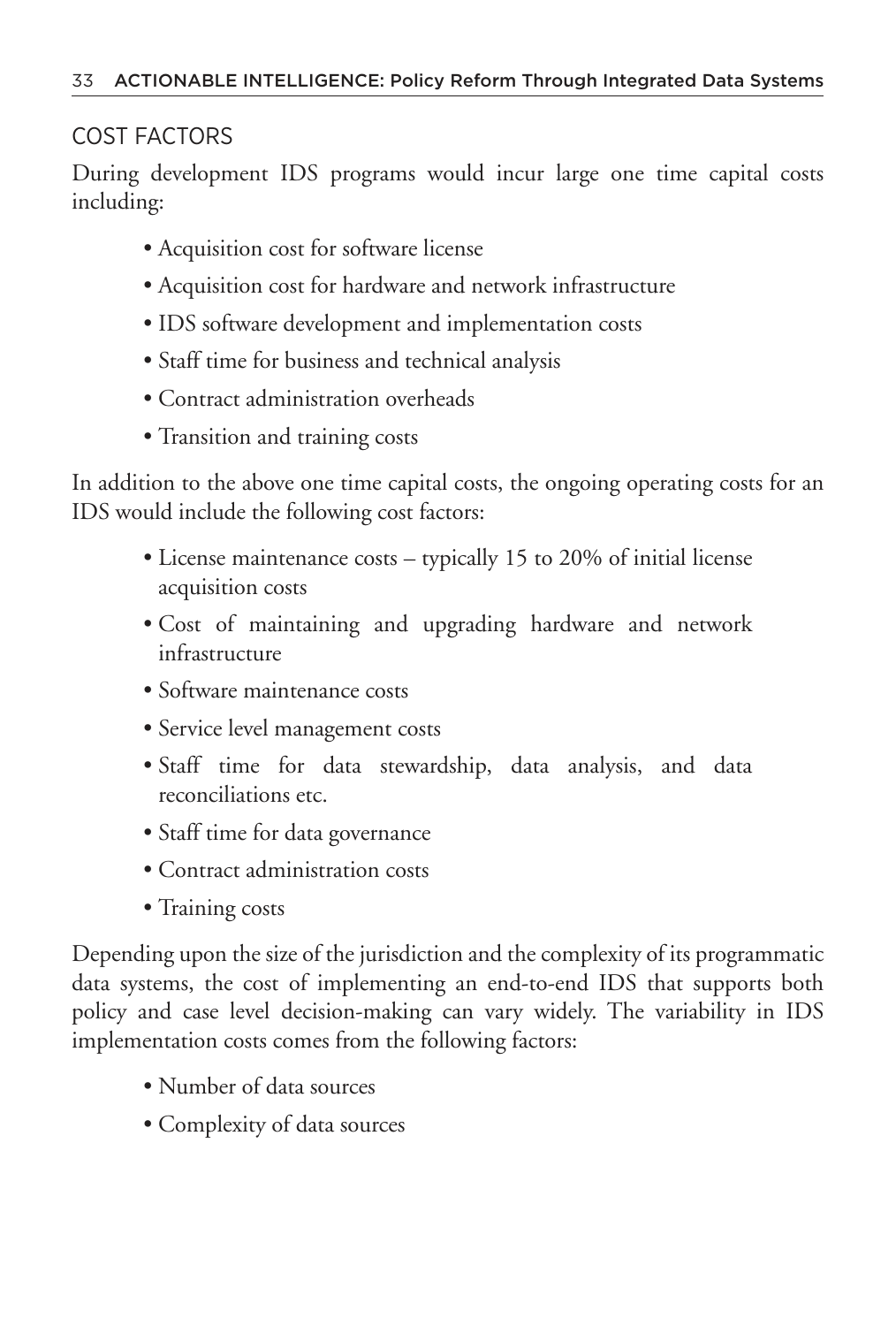- Data quality levels of programmatic data systems data with higher quality requires less transformation during development and less data steward time on an ongoing basis;
- The number and complexity of use cases casework oriented IDS may have diverse audience but predictable information needs. In contrast, policy and research oriented IDS may have unpredictable and varying information needs requiring a larger operating cost component.
- Legal requirements for data categories to be shared sharing of sensitive private data in casework-oriented IDS may require support for informed consent processes, additional training and oversight.
- Technology platform open, standards based platforms generally cost less over time than proprietary platforms.
- Type of IDS architectural approach chosen for casework oriented IDS, federated architecture often can be quicker and less costly to implement.

# Conclusion

Human service organizations are awash with data. But getting the right information in the hands of the right people at the right time has been a challenge. This has resulted in blind spots in the decision-making process at multiple levels. Integrated Data Systems (IDS) can help improve the decision-making process by making quality information about clients available to decision makers at all levels. This can lead to more effective service planning at the client level and more effective policy response at the macro level - with population-level data, policy analysts can develop deeper insights into the cross-agency dynamics of target populations, operations managers can develop a better understanding of the required capacity, resource utilization and costs associated with serving multi-agency clients. With client-level data, caseworkers and service providers can perform more comprehensive assessments and coordinate services with other agencies to minimize gaps in services and maximize the odds of achieving positive outcomes. The technologies and techniques have matured to the point where the cost and risk of IDS deployment are far outweighed by its benefits.